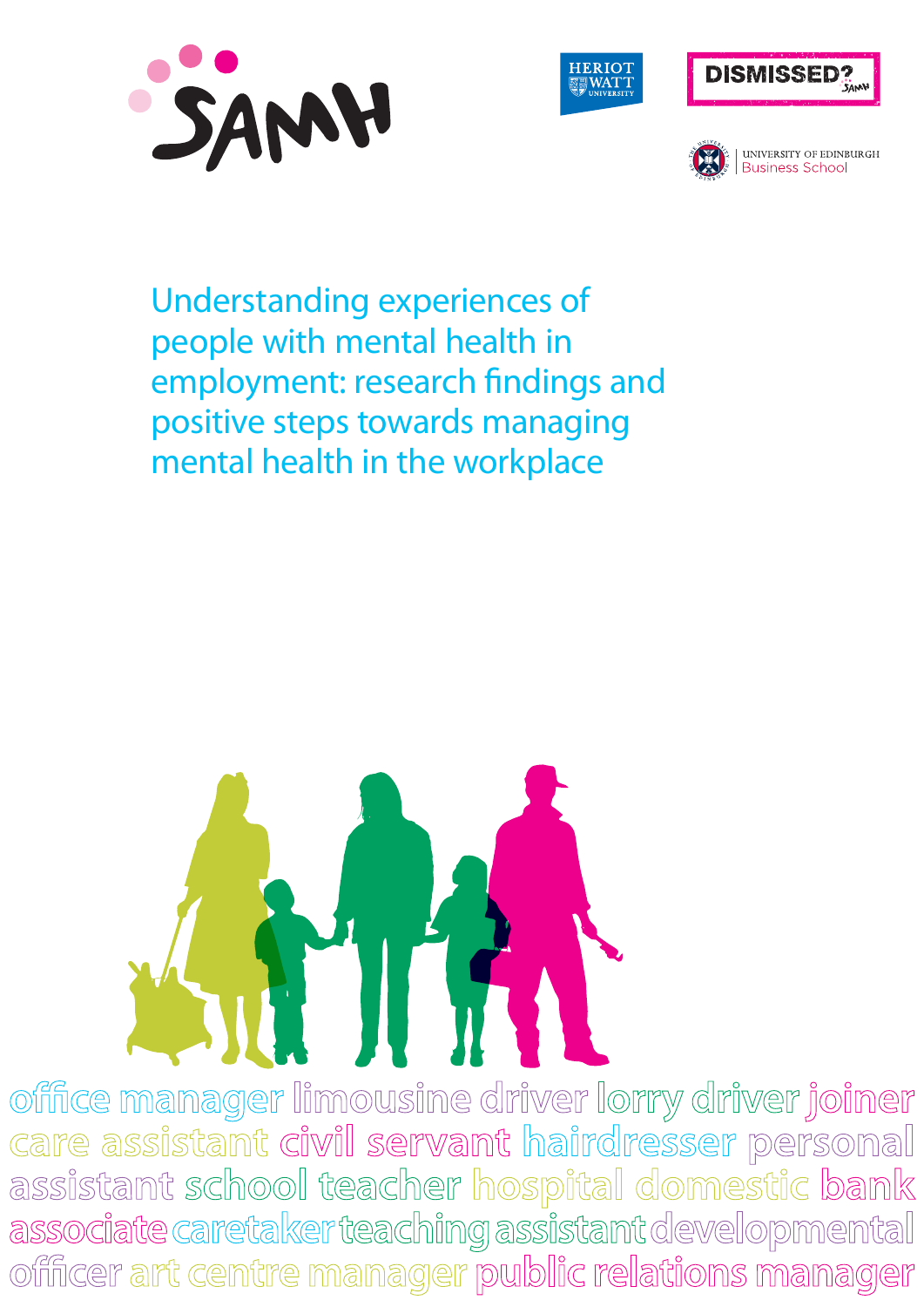Understanding experiences of people with mental health in employment: research findings and positive steps towards managing mental health in the workplace

Prepared for SAMH by the Centre for Research on Work & Wellbeing, Heriot Watt University

Professor Abigail Marks, Heriot-Watt University Dr James Richards, Heriot-Watt University Professor Wendy Loretto, University of Edinburgh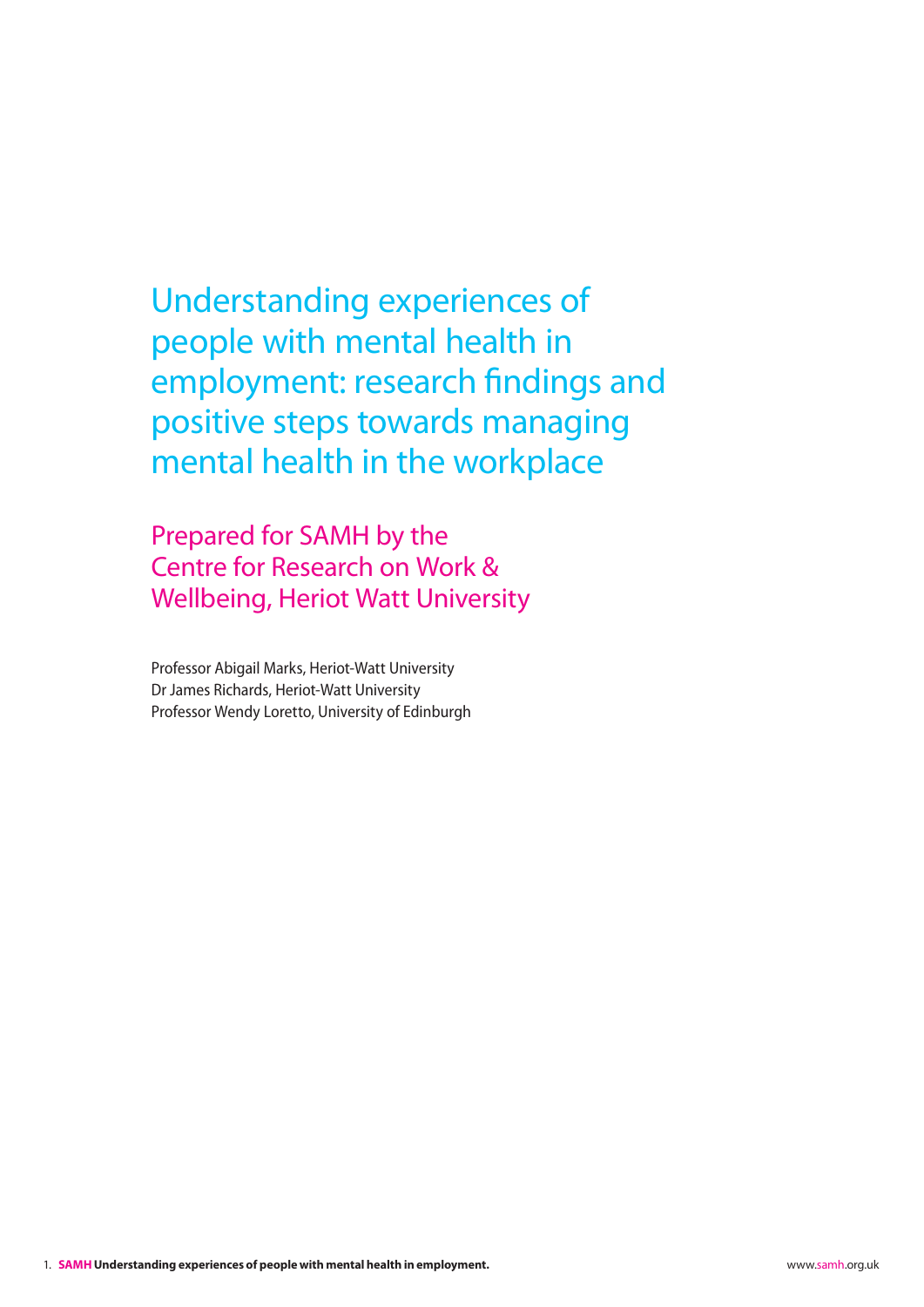## **CONTENTS**

| 4.2 Relationships between work and experiences of mental health problems  10    |  |
|---------------------------------------------------------------------------------|--|
|                                                                                 |  |
|                                                                                 |  |
|                                                                                 |  |
|                                                                                 |  |
| 4.3 Managing mental health problems in the workplace - Disclosure  12           |  |
|                                                                                 |  |
|                                                                                 |  |
|                                                                                 |  |
| 4.4 Management of mental health problems in the workplace: Support provided  16 |  |
|                                                                                 |  |
|                                                                                 |  |
|                                                                                 |  |
|                                                                                 |  |
|                                                                                 |  |
|                                                                                 |  |
|                                                                                 |  |
|                                                                                 |  |
|                                                                                 |  |
|                                                                                 |  |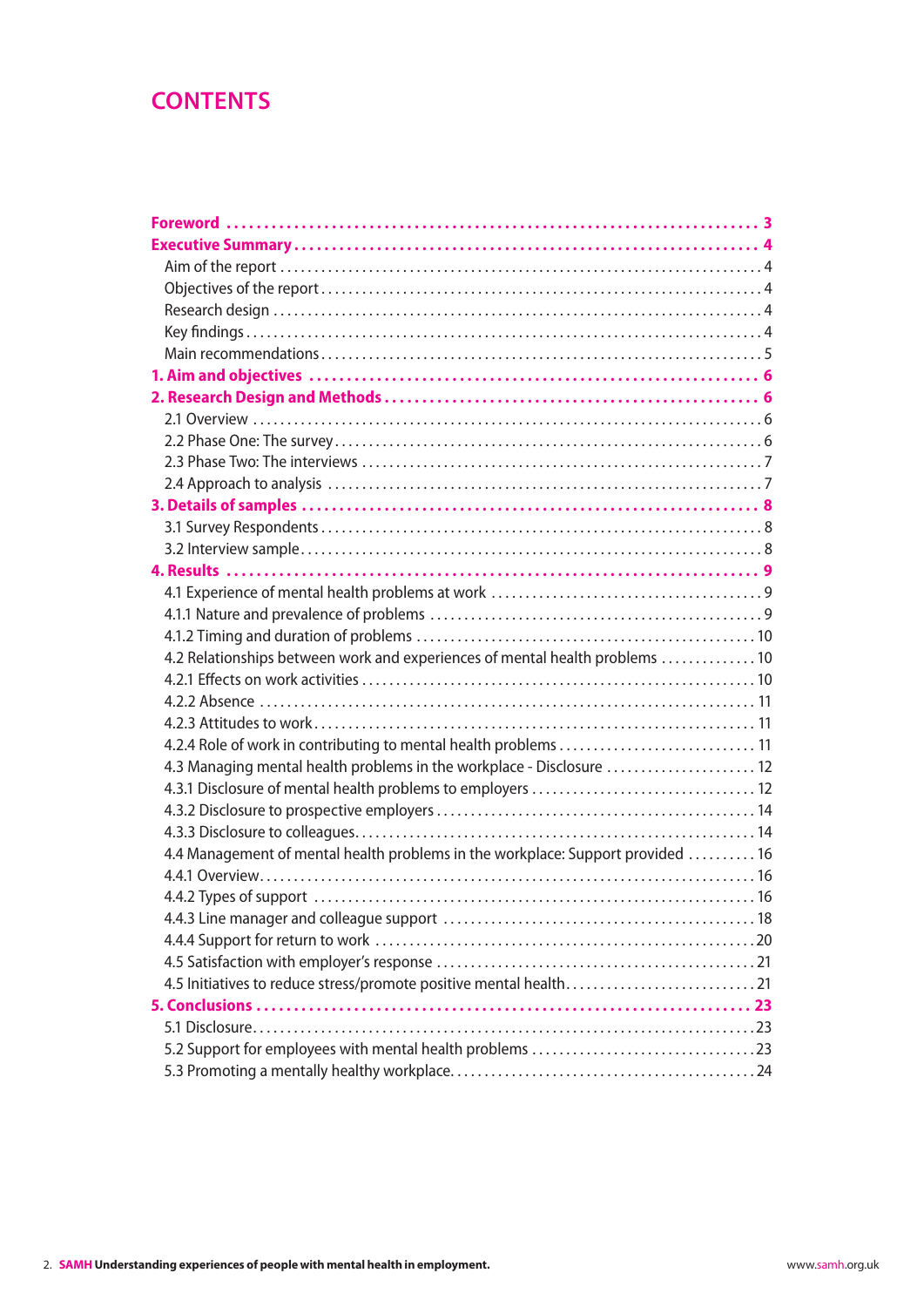| 6.2 Recognise and support pivotal roles played by colleagues and line managers 25                                                                                |  |
|------------------------------------------------------------------------------------------------------------------------------------------------------------------|--|
| 6.3 Pay special attention to disclosure of mental health conditions 25                                                                                           |  |
|                                                                                                                                                                  |  |
| 6.5 Assess the contributions of formal and informal approaches 26                                                                                                |  |
| 6.6 Understanding and recognising that successful management of employees with mental                                                                            |  |
|                                                                                                                                                                  |  |
|                                                                                                                                                                  |  |
|                                                                                                                                                                  |  |
|                                                                                                                                                                  |  |
|                                                                                                                                                                  |  |
| Appendix 2: Formal Good Practice of Managing Mental Health Problems in the Workplace .29                                                                         |  |
| Appendix 3: An Unhelpful Way to Manage Mental Health Problems in the Workplace30<br>Appendix 4: Employment as a Provider of Positive Experiences for an Employee |  |
|                                                                                                                                                                  |  |
| Appendix 5: Informal Good Practice and the use of Third Party Intervention in                                                                                    |  |
|                                                                                                                                                                  |  |
| Appendix 6: Formal Good Practice of Managing Mental Health Problems by a                                                                                         |  |
|                                                                                                                                                                  |  |
| Appendix 7: The Role of Staff Representation in Positive Employment                                                                                              |  |
| Experiences for Employees with a Mental Health Problem 34                                                                                                        |  |

## **FIGURES AND TABLES**

| Figure 1: Extent to which mental health condition(s) affect day-to-day                            |
|---------------------------------------------------------------------------------------------------|
|                                                                                                   |
|                                                                                                   |
| Figure 3: Relationships between actual disclosure behaviour and what should be done 15            |
| Figure 4: Relationships between disclosure to employer and to colleagues 16                       |
| Figure 5: Relationship between employee's perception of stress at work and awareness of           |
| availability of initiatives to manage stress23 Table 3: sources of support for those experiencing |
| mental health problems at work (multiple responses allowed)  17                                   |
|                                                                                                   |
| Table 2: Profile of mental health problems experienced (multiple responses allowed) 10            |
| Table 4: sources of advice for return to work after absence (multiple responses allowed) 21       |
| Table 5: Satisfaction among those who had informed their employer of their condition22            |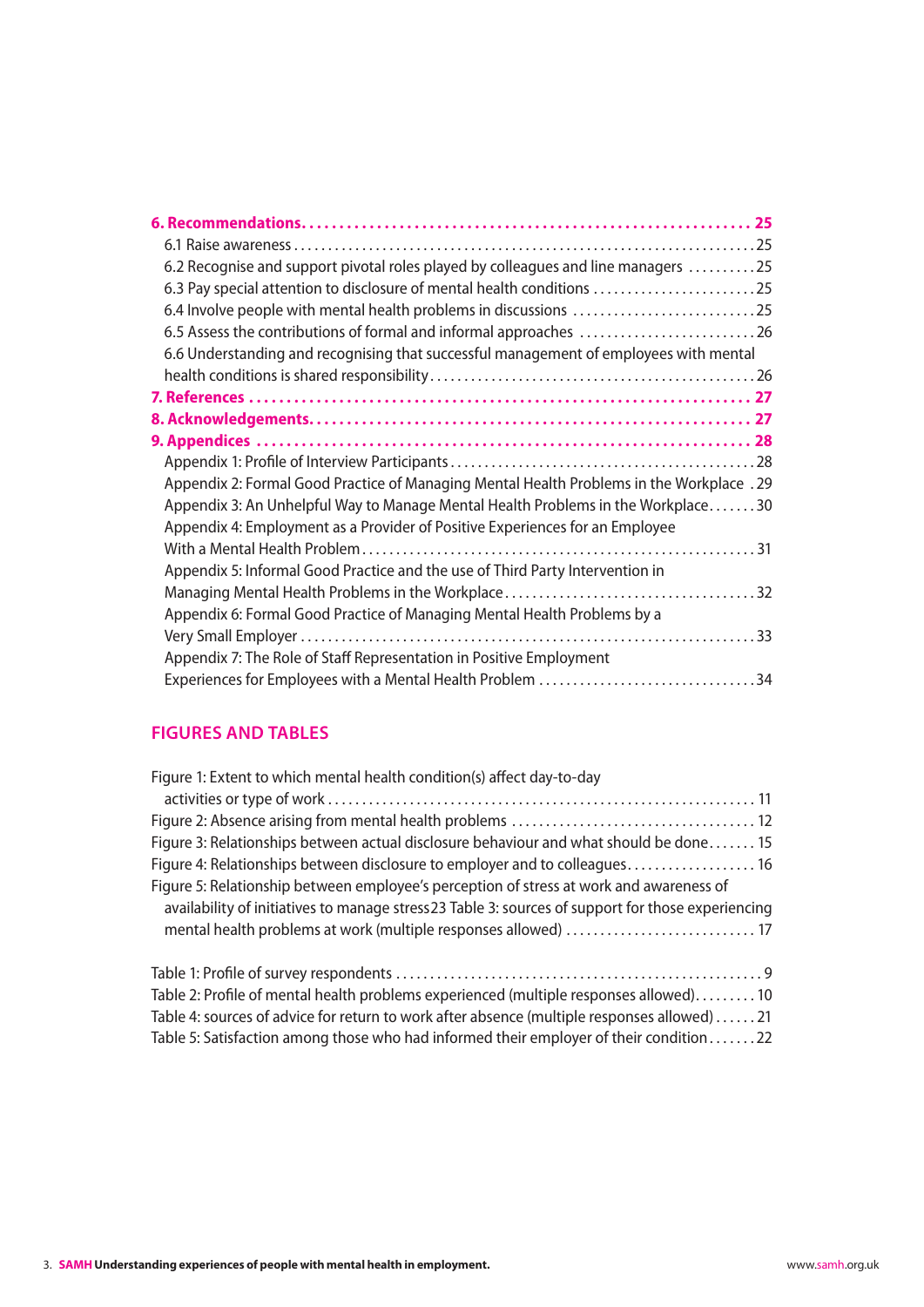### <span id="page-4-0"></span>**Foreword**

In 2011, SAMH published *What's It Worth Now?*, a research report investigating the costs of mental health problems to Scotland's employers. The findings were staggering: mental health problems cost Scotland's employers £2.15 billion per year, through sickness absence, lower productivity and staff turnover<sup>1</sup>.

Such figures would be worthy of the public's attention in any economic climate. In the current financial crisis, with both the private and public sectors seeking to cut costs, higher levels of unemployment and far-reaching reforms of the welfare system, the importance of workplace mental health cannot be ignored.

In recognition of these challenges, Dismissed?, SAMH's campaign for fairness in mental health and employability, has been working to raise awareness of mental health at work and to help employers in Scotland find practical ways to support the mental health of their staff.

While *What's It Worth Now?* revealed the financial costs of poor mental health, little research has been done to understand

individual's lived experiences of mental health problems in the workplace.

People with mental health problems face numerous challenges to managing their condition as well as their workload. To understand workplace mental health and to devise effective, practical measures by which employers can support the mental health of their staff, we must understand the experiences of the one in six employees who experience a mental health problem at work<sup>2</sup>.

To do this, we have worked with the Centre for Research on Work & Wellbeing at Heriot-Watt University and the Business School at the University of Edinburgh. Together, we surveyed hundreds of employees in Scotland and conducted in-depth interviews with dozens of working people with experience of mental health problems.

The result is this report. *What Works?* reveals the facts about mental health in the workplace and provides employers of all sizes and sectors with practical ways to tackle both the human and financial costs of poor workplace mental health.

Billy Watser.

**BILLY WATSON Chief Executive, SAMH**

# **DISMISSED?**

SAMH's **Dismissed?** campaign focuses on the employability journey of people with mental health problems. From claiming benefits to which people are entitled when they are sick or disabled, to applying for, getting and keeping a job, people with mental health problems are currently disadvantaged in employability.

The Dismissed? campaign works with employers to help them support staff and save money by managing mental health in their workplace, and seeks to influence the benefits system to make it fairer and easier to navigate.

There are many ways to get involved in the Dismissed? campaign. Visit **www.samh.org.uk** to find out more.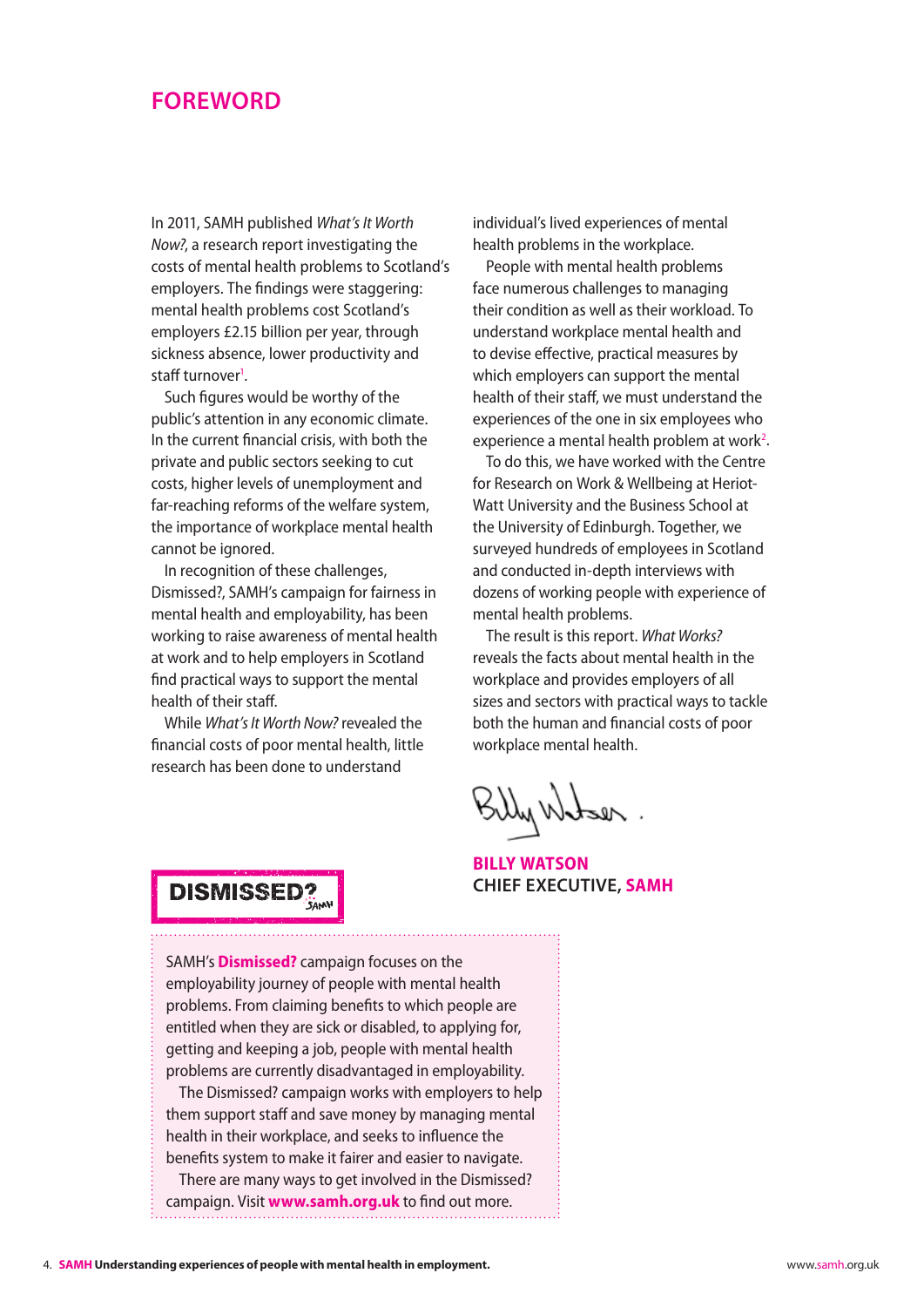### <span id="page-5-0"></span>**Executive Summary**

#### **Aim of the report**

The main aim of this report is to better understand the experiences of people with mental health problems in employment.

#### **Objectives of the report**

The main objectives of the report are to: identify positive steps that employers and employees can take to help maintain a mentally healthy workplace; identify positive steps that employers and employees can take to avoid losing staff when they develop mental health problems; and identify common experiences that are unhelpful in maintaining a mentally healthy workplace, so that employers and employees can avoid these in the future.

#### **Research design**

A mixed-methods research approach, encompassing both quantitative and qualitative elements, was identified as the most appropriate way to address these objectives. An electronic questionnaire (Phase One) was used to collect data from a range of employees (n=312) in Scottish workplaces to ascertain the prevalence and nature of mental health problems and to gather information about a range of workplace experiences in the management of mental health. Qualitative interviews (Phase Two) with a selection of employees (n=38) who had experienced mental health problems were designed to provide a more holistic insight into the lived experiences of working while at the same time experiencing or developing a mental health problem.

#### **Key findings**

These include the following:

- The report findings highlight how crucial disclosure is in the successful management of mental health in the workplace. Although a majority of respondents with mental health problems had disclosed their condition to their employer, experiences were mixed. Satisfaction was higher when employers provided a prompt, appropriate response.
- Line managers and colleagues appeared to be the main sources of support within the workplace, providing key practical and emotional support. Employees reported higher levels of satisfaction where they were actively involved in discussions and decisions about the support they received from their employer
- In many cases, employers were not the first or only source of support for a person experiencing mental health problems. Many survey respondents sought support from their family and friends, a GP or a mental health professional, often in combination.
- Employees reported higher levels of satisfaction with an employer's response where they were offered a combination of formal and informal support and receive support from their line manager and colleagues.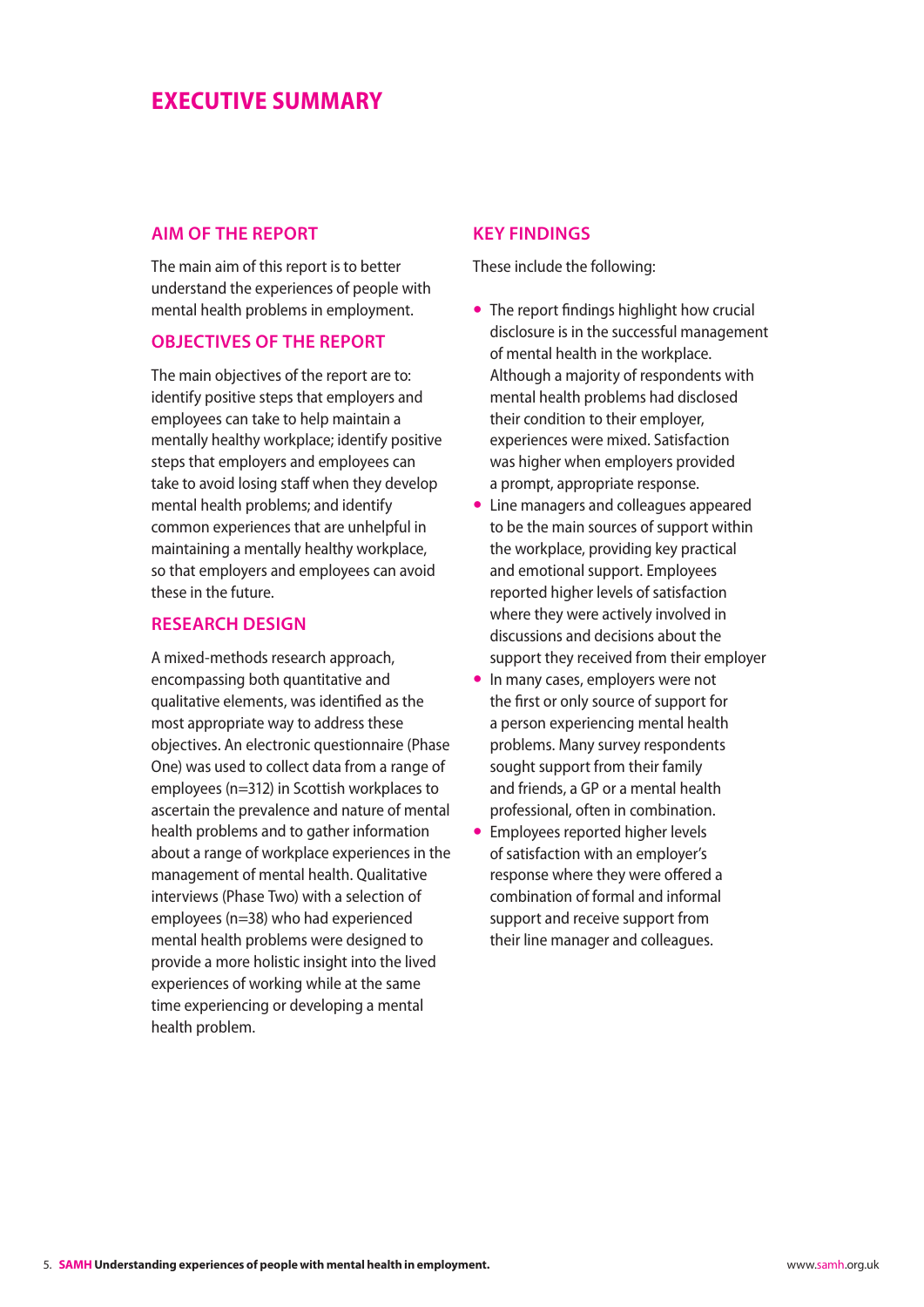<span id="page-6-0"></span>• Formal interventions to limit or manage stress were relatively rare (although the research was not designed to undertake a systematic audit), and restricted in the main to large organisations. Stress awareness initiatives were somewhat effective, with those reporting higher levels of awareness of such initiatives less likely to report feeling stressed at work. However, to be effective such initiatives require concerted promotion.

#### **Main recommendations**

The main recommendations from the study include the following:

- Actively raise awareness of organisation's approach to stress management, especially to support members who may be experiencing mental health problems.
- Recognise and support pivotal roles played by colleagues and line managers.
- Pay more attention to disclosure of mental health problems.
- $\bullet$  Involve people with mental health problems in discussions.
- $\bullet$  Assess the contributions of formal and informal approaches.
- Understand and recognise that successful management of mental health conditions is a shared responsibility.

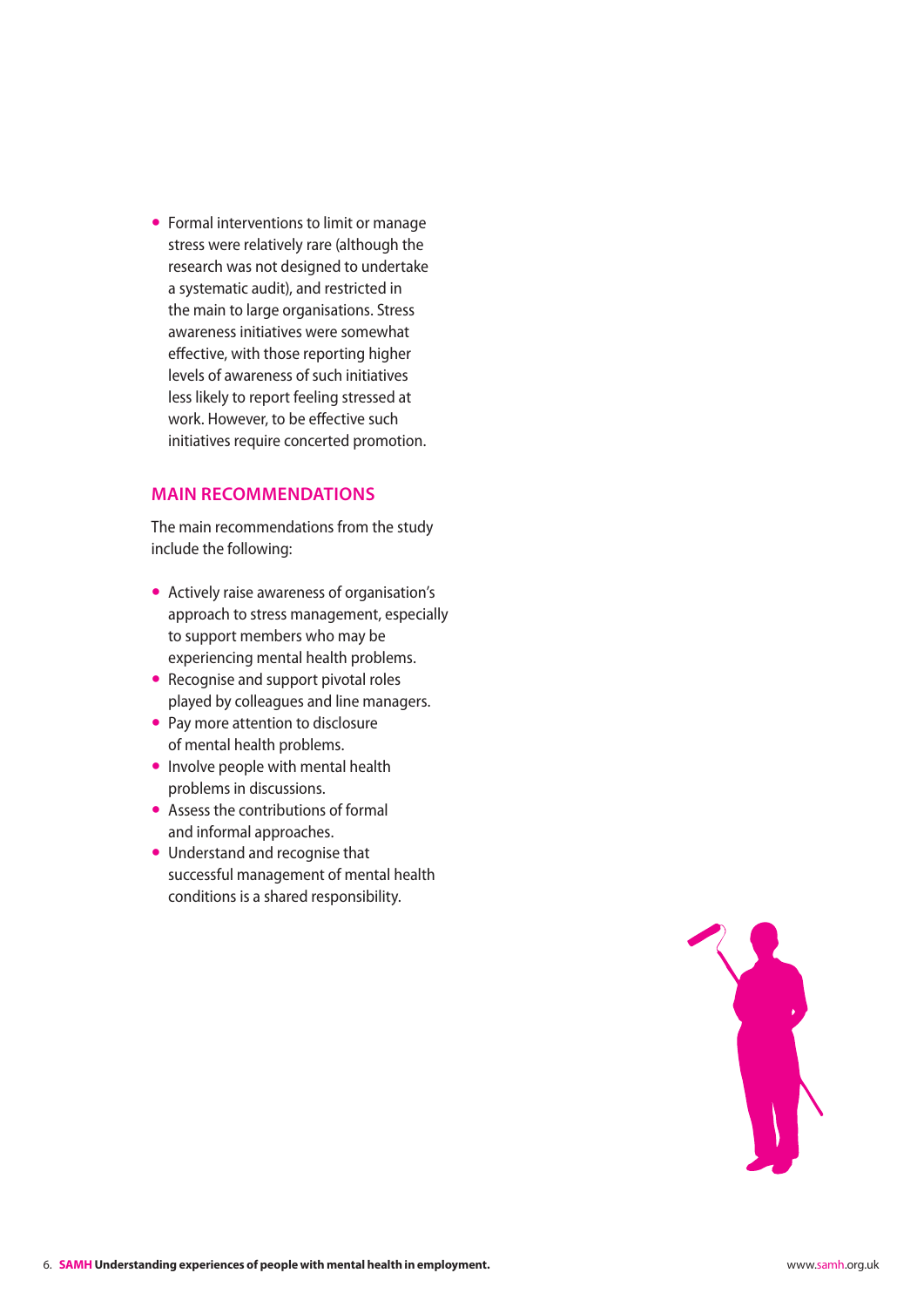### <span id="page-7-0"></span>**1. Aim and objectives**

This research was commissioned by SAMH in order to provide information to support its 'Dismissed' campaign, which seeks to improve the employment experience of people with mental health problems, focusing on both employers' and employees' needs.

The overall aim of the research was to better understand the experiences of people with mental health problems in employment by focusing on three specific objectives:

- To identify positive steps that employers and employees can take to help maintain a mentally healthy workplace;
- $\bullet$  To identify positive steps that employers and employees can take to avoid losing staff when they develop mental health problems;
- To identify common experiences that are unhelpful in maintaining a mentally healthy workplace, so that employers and employees can avoid these in future.

### **2. Research Design and Methods**

#### **2.1 Overview**

A mixed-methods research design encompassing both quantitative and qualitative elements was identified as the most appropriate way to address these objectives. The survey (Phase One) was used to gather data from a range of employees in Scotland to ascertain the prevalence and nature of mental health problems and to gather information about a range of workplace experiences in the management of mental health. This complemented recent quantitative descriptive research in this field (e.g. CIPD, 2011). Qualitative interviews (Phase Two) with a selection of employees who had experienced mental health problems was designed to provide a more holistic insight into the lived experiences of working while at the same time experiencing or developing a mental health problem. The research was carried out in autumn 2011 and winter 2011/12.

#### **2.2 Phase One: The survey**

The online survey was designed to capture a range of experiences of managing mental health problems in the workplace. It was thus decided to distribute it to all employees in the sample organisations to include opinions of those with and without mental health problems. For ease of completion it comprised mainly closed questions, supplemented by some open questions to allow participants to provide further details and information where appropriate. The questions asked about experience and nature of mental health problems<sup>1</sup>, before probing more deeply about issues of disclosure, employer responses, and eliciting information on the various formal and formal mechanisms

<sup>1</sup> In both research phases, nature and prevalence of mental health problems were based on self-reported data. We acknowledge the limitations of this and the debates between self-report and confirmed medical diagnosis in influencing employee behaviour (see e.g. Loretto and Taylor, 2007). However, medical diagnoses would have been outwith the scope of this project.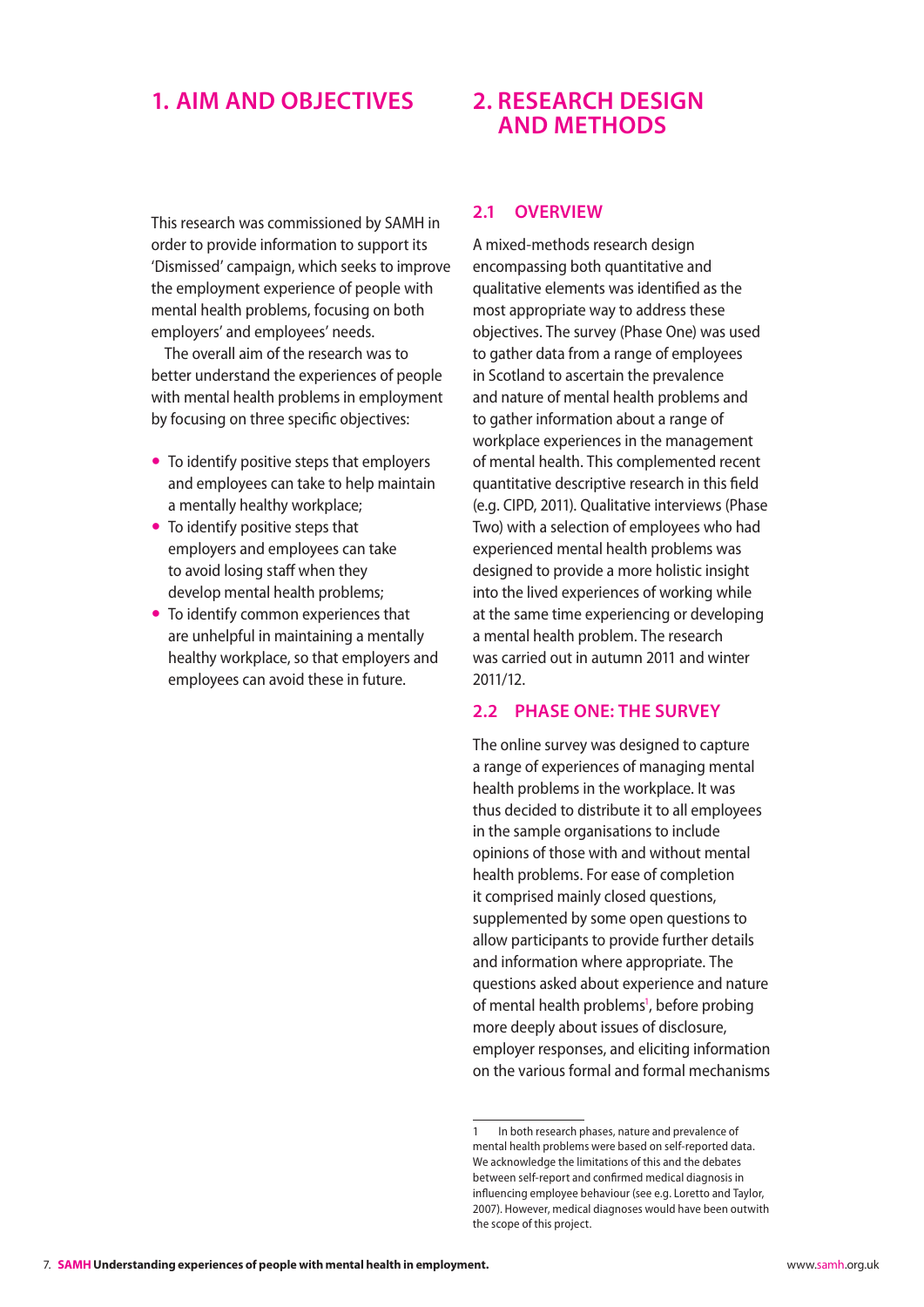<span id="page-8-0"></span>used to manage mental health problems at work. The survey was constructed in 'Survey Monkey', with respondents completing the survey via a secure link from the email circulated. The usual assurances of anonymity (unless the respondent wished to volunteer to be interviewed in Phase Two) and confidentiality were applied.

The initial circulation of the survey was through the SAMH Dismissed campaign's supporters, and this approach yielded about 80 respondents. The survey was then distributed more widely through, for example, the Scottish branches of the Chartered Institute of Personnel and Development (CIPD). By the middle of February 2012 there were 312 respondents to the survey (this figure is based on 286 fully completed questionnaires and a further 26 partially completed questionnaires).

#### **2.3 Phase Two: The interviews**

The purpose of the interviews was to explore, in more depth than is offered by a questionnaire, the experience of combining paid work with a mental health problem. The semi-structured schedule covered: the nature of the individual's work, stress at work, workplace support for individuals with mental health problems, management of absence and the impact of mental health problems on workplace relationships.

In total, we interviewed 38 individuals. Four interviewees had volunteered when completing the survey. The remaining 34 were recruited via a professional company with experience in policy-related research. The recruitment company was instructed to recruit participants with a greater

diversity of socio-economic backgrounds in order to extend the relevance of the findings to a broader spectrum of people and work contexts (see Appendix One<sup>2</sup>). The interviewees were drawn mainly from the Central Belt of Scotland. The original intention was to conduct these interviews via telephone, but some were conducted faceface to accommodate the preferences and needs of research participants. The interviews ranged from 45 minutes to two hours in length, and were fully transcribed.

#### **2.4 Approach to analysis**

The survey data were exported into SPSS to enable appropriate univariate and bivariate analysis. The qualitative (interview) data were coded both deductively (recording evidence under each of the research themes) and interpretatively (scanning the interviews for additional and relevant information). The Results presented in Section 4 draw upon the quantitative and qualitative data together in order to address the research objectives. The richness of the interviews also enabled the construction of a series of case examples (contained in Appendices Two to Seven) which provide an indication of the variety in experiences and also act as a means to guide positive steps that employers and employees can take to help maintain good mental health in the workplace.

The names of the interviewees have been changed in the report and only non-identifiable details of the interviewees are noted in Appendix One.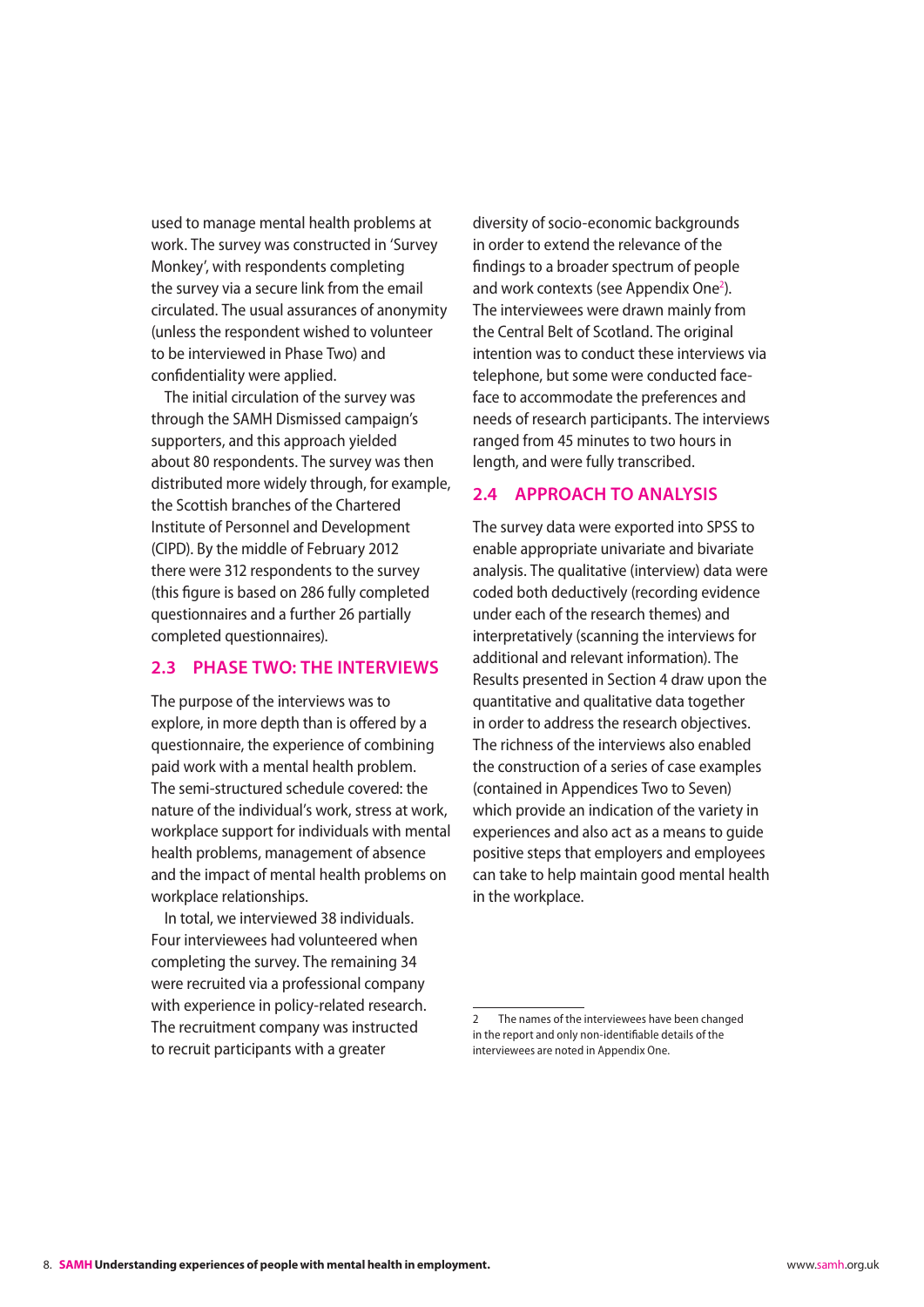## <span id="page-9-0"></span>**3. Details of samples**

#### **3.1 Survey Respondents**

Three hundred and twelve responses were received to the survey. Three-quarters ( $n =$ 226) of respondents worked either in the public sector or third sector. Eighty-two per cent of survey respondents ( $n= 212$ ) were female which may reflect both the sectors of employment, the propensity of women to respond to surveys as well as the higher prevalence of some mental health problems in women (NHS, 2009; see also section 4.1). In terms of age, the majority were aged 40 or older. Forty-five per cent of survey participants described themselves as working class and 50.2 per cent as middle class, while 61.2 per cent of survey participants had an undergraduate degree or higher qualification. Full demographic details of the survey participants are shown in Table 1.

#### **3.2 Interview sample**

The skewing of the survey sample to highly educated white collar workers (typical for this type of survey) meant that we felt the need to broaden the demographic profiles of the interview participants to capture a broader spectrum of work experiences and contexts. In total, 38 respondents were interviewed. Just over three-quarters of the interview participants were female and the average age of the interviewees was 45 years. The interview sample also included a wider range of jobs and professions than did the survey sample. (The full profile of the interviewees can be found in Appendix One).

| <b>SOCIO-DEMOGRAPHIC CHARACTERISTIC</b> | <b>PER CENT</b> | <b>N OF RESPONDENTS</b> |
|-----------------------------------------|-----------------|-------------------------|
| Men                                     | 18.4            | 50                      |
| Women                                   | 81.6            | 212                     |
|                                         |                 | $Base = 272$            |
| Self-defined as working class           | 45.2            | 118                     |
| Self-defined as middle class            | 50.2            | 131                     |
| Don't know/prefer not to say            | 4.6             | 12                      |
|                                         |                 | $Base = 261$            |
| No formal school qualifications         | 1.5             | 4                       |
| O levels/Standard grades                | 6.0             | 16                      |
| A levels/Highers                        | 8.3             | 22                      |
| HNC/HND/BTEC                            | 15.8            | 42                      |
| Undergraduate degree                    | 33.8            | 90                      |
| Higher degree                           | 27.4            | 73                      |
| Other                                   | 7.1             | 19                      |
|                                         |                 | $Base = 266$            |
| Under 30                                | 20.5            | 54                      |
| $31 - 30$                               | 24.2            | 64                      |
| $41 - 40$                               | 34.1            | 90                      |
| $51 - 60$                               | 16.7            | 44                      |
| $60+$                                   | 4.5             | 12                      |
|                                         |                 | $Base = 264$            |

#### Bases vary because of different numbers of missing responses. The only links between the demographic variables was an expected positive association between age and length of service. Nevertheless, this association (Pearson's  $r = 0.51$ ; p<0.001) was only moderate.

#### **Table 1: Profile of survey respondents**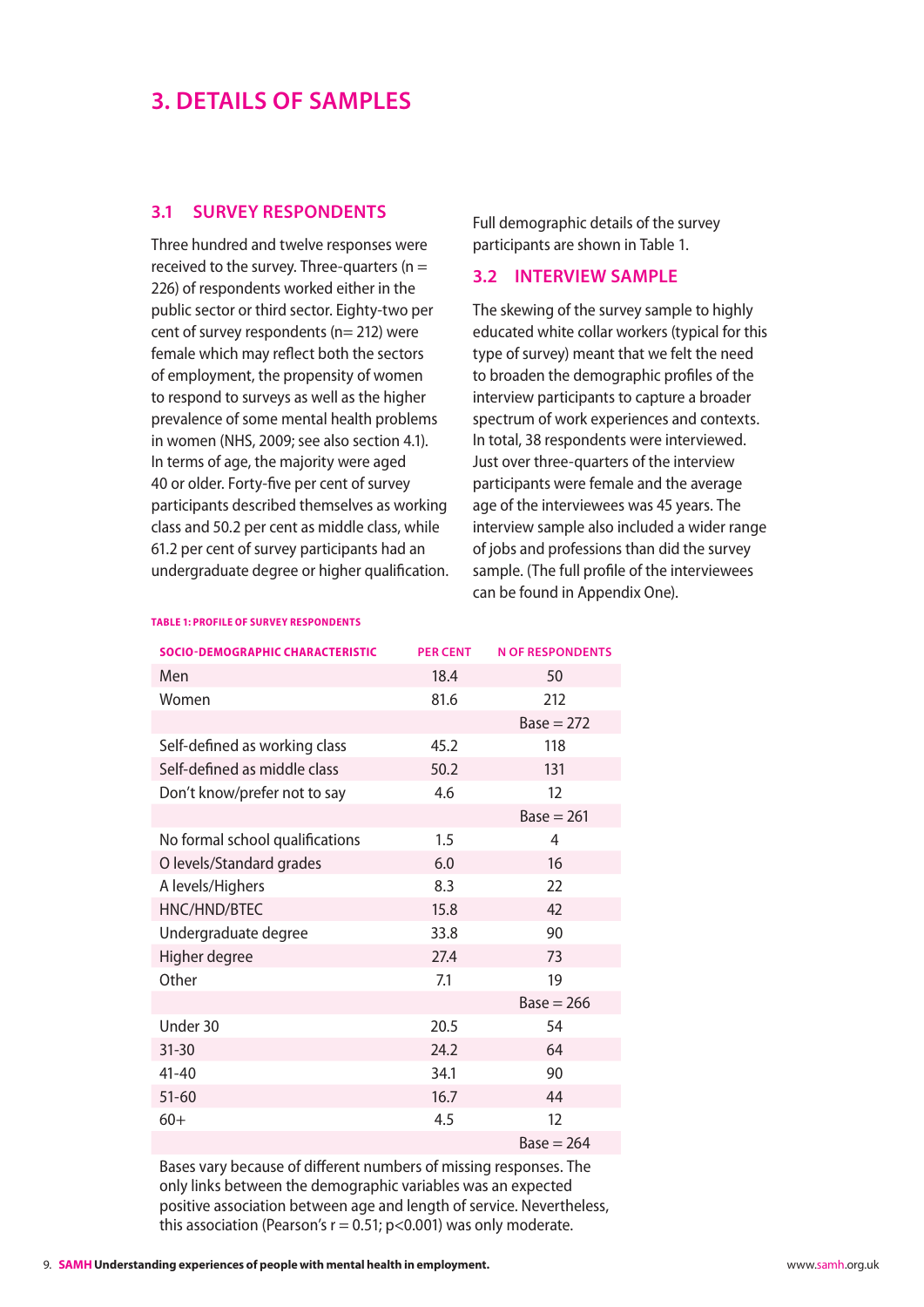### <span id="page-10-0"></span>**4. Results**

#### **4.1 Experience of mental health problems at work**

#### 4.1.1 Nature and prevalence of problems

Sixty-nine per cent of the survey respondents  $(n = 210)$  had experienced or were currently experiencing mental health problems, the vast majority of these (83 per cent; n=185) within the past five years. These levels of prevalence far exceed those found in national surveys (e.g. SAMH, 2011) and therefore suggest response bias - i.e. those with mental health problems were more interested in participating in the research. Nevertheless, they provide a useful and valid platform for assessing employer responses to managing mental health in the workplace.

39 per cent of respondents reported one condition; 44 per cent reported two; 28 reported three; 2 per cent four and 1 per cent (3 individuals) reported experiencing 5 out of the list of 9 conditions.

There were no statistically significant differences between the proportion of men and women reporting experience of mental health problems. This is interesting given that national surveys regularly report higher prevalence (or reporting) of mental health issues among women (see e.g. National Statistics 2010). In the current survey, men were more likely than women to say that they 'didn't know' whether or not they had experienced mental health problems. Neither age of respondent nor length of service with

**Table 2: Profile of mental health problems experienced (multiple responses allowed)**

| <b>MENTAL ILLNESS</b>                | <b>PER CENT</b> | <b>N OF RESPONDENTS</b> |
|--------------------------------------|-----------------|-------------------------|
| Depression                           | 75.2            | 162                     |
| Anxiety                              | 63.6            | 137                     |
| <b>Eating Disorders</b>              | 11.7            | 25                      |
| Other $3$                            | 10.5            | 22                      |
| <b>Postnatal Depression</b>          | 9.7             | 21                      |
| Phobias                              | 8.7             | 18                      |
| <b>Bipolar Disorder</b>              | 8.3             | 18                      |
| <b>Obsessive Compulsive Disorder</b> | 4.4             | 9                       |
| <b>Personality Disorders</b>         | 1.9             | 4                       |
| Schizophrenia                        | 0.5             | 1                       |

By far the most commonly experienced problems were depression (75 per cent) and anxiety disorder (64 per cent). A substantial number of respondents (n=97) experienced both of these conditions together. Between 8 and 12 per cent of respondents with mental health problems reported experiencing other conditions such as bipolar disorders, phobias, eating disorders or post-natal depression. The full profile of problems experienced is provided in Table 2. It is also worth noting the total number of conditions experienced:

current employer had any association with the likelihood of experiencing mental health problems.

All interview participants had ongoing mental health problems as per the selection criteria. The profile of problems experienced was very similar to that of the survey respondents: the majority of the interviewees also reported some form of depression or anxiety-related problem (see Appendix One).

Nearly half of the survey respondents (49 per cent; n=90) described the severity of their problems as 'moderate'; 19 per cent (n=35) categorised their problems as 'mild';

<sup>3</sup> These included: sleep problems, Seasonal Affective Disorder, self-harming, Post-traumatic Stress Disorder.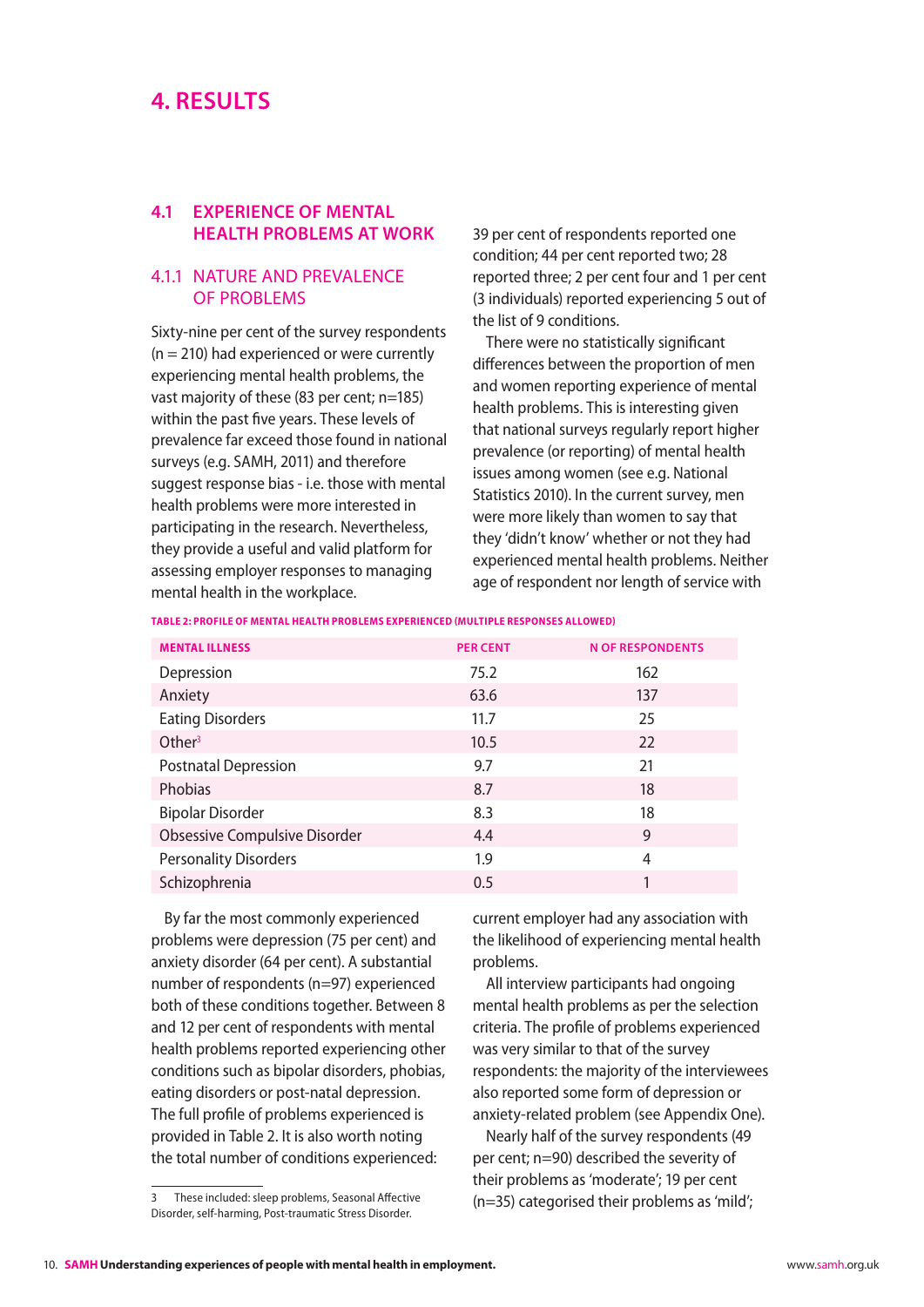<span id="page-11-0"></span>and 27 per cent (n=50) felt their problems to be 'severe' (nine people could not provide a categorisation). One-way Anova showed that a higher number of reported conditions was associated with a higher perception of severity (F=4.35; p<0.05).

#### 4.1.2 Timing and duration of problems

Respondents to the survey were asked how long their problems had lasted for. A number of respondents could not give a definite answer to this question because of the sporadic nature of their conditions or symptoms. However, out of the 162 who provided answers, problems had lasted between a few months to 40 years, with an arithmetic average of 5.6 years. The distribution was rather skewed as 73 per cent of respondents had experienced their problems for up to 5 years. Length and perception of severity were strongly linked (F=5.16; p<0.01): the mean length of time for those reporting mild problems was 1.8 years. This compares to 5.6 years for those reporting moderate severity and 8.3 years for those whose problems were severe.

As regards timing of their problems in relation to their current job, nearly half (44 per cent;  $n = 95$ ) reported that their problems had occurred while working for their current employment. A further fifth ( $n = 43$ ) said that the problems had occurred when working for a previous employer only, while 23 per cent ( $n = 49$ ) had experienced mental health problems covering two or more periods of employment with different employers. The remaining 13 per cent ( $n = 28$  of respondents reported that their problems pre-dated employment. There was no significant association between this timing variable and reported severity.

### **4.2 Relationships between work and experiences of mental health problems**

#### 4.2.1 Effects on work activities

The reported effect on day-to-day activities or the type of work a respondent could do varied. Full details can be seen in Figure 1.

**Figure 1: Extent to which mental health condition(s) affect day-to-day activities or type of work**



There was a moderate association  $(R=0.47;$ p<0.001) between reported severity of problems and the effect they had on dayto-day activities or the type of work the respondent could do. This indicated that reported severity and affect on work tended to increase together. However, it is important to note that this was by no means a perfect relationship (that would have been a correlation of 1.00). Instead there was heterogeneity. For example, over half (54 per cent) of respondents in the group who said their mental health had no effect at all on their work reported moderate or severe problems in general.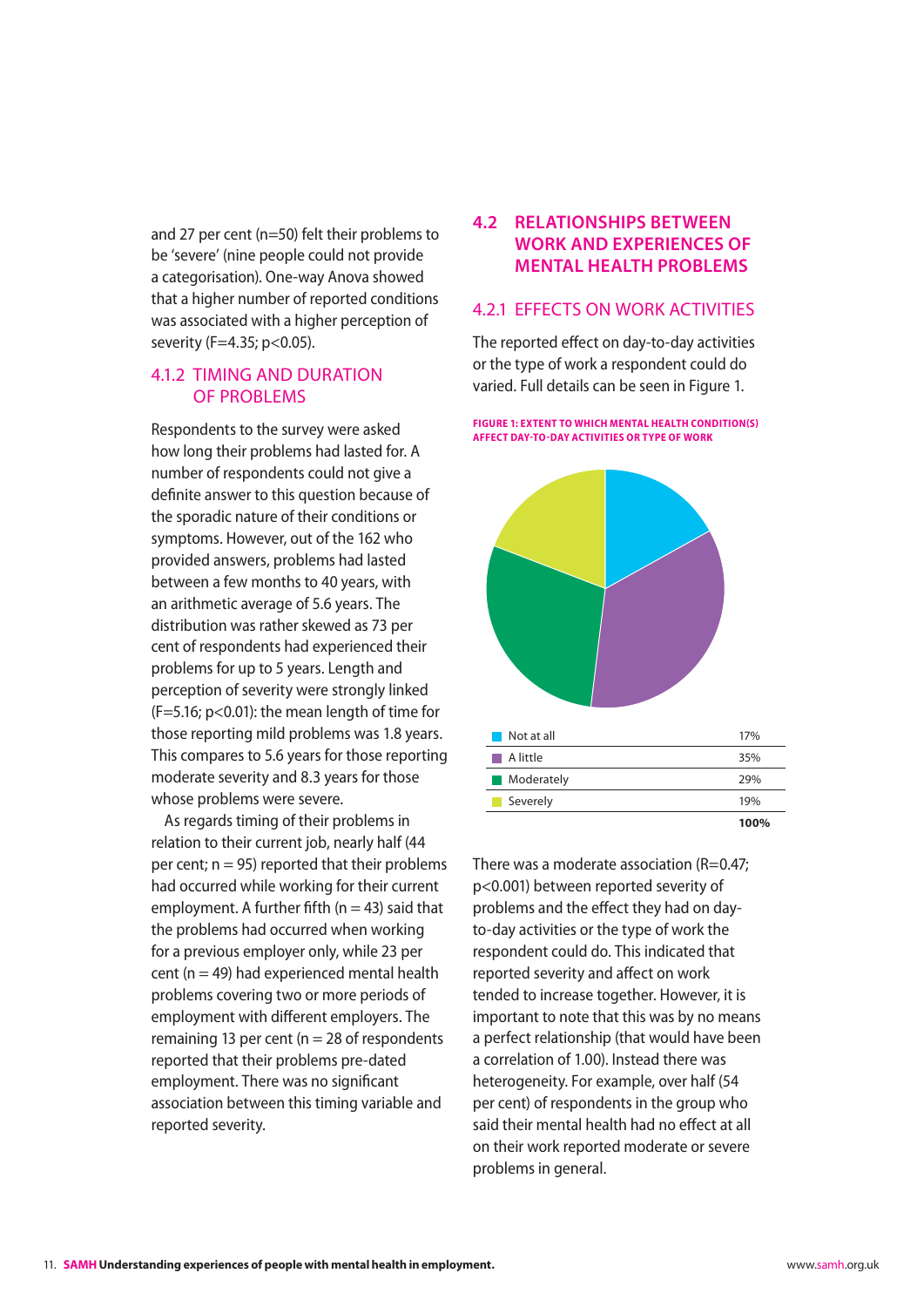#### <span id="page-12-0"></span>4.2.2 Absence

The response rate to this question and quality of answers received were rather poor, indicating potentially sensitive nature of the topic of absence from work. Eightyfour respondents (40 per cent of those with a mental health condition) said that their condition had not lead them to being absent from work for any length of time. Of the 93 respondents who gave answers, several provided non-committal comments such as, 'it varies'. As Figure 2 below shows, the length of absence varied greatly, with an average time off of between 1 and 3 months

#### **Figure 2: Absence arising from mental health problems**



#### 4.2.3 Attitudes to work

Respondents who reported mental health problems were less likely to feel happy 'in general' (e.g. 16 percent of those with current mental health problems said they were 'very happy' as compared to 36 per cent of those with no problems), but there were no differences in happiness levels according to reported severity of the problem(s).

Experience of mental health problems also affected attitudes towards work and motivation levels. Respondents with experience of mental health problems were significantly more likely to report that their opinion of themselves decreases if they do a job badly (F=7.96; p<0.001) and to feel unhappy if their work is not up to their usual standard (F=3.5; p<0.05). However, they were also less likely to say that they took pride in doing their job as well as they could  $(F=3.6;$ p<0.05) or that they tried to think of ways of doing their jobs effectively ( $F= 3.2$ ; p<0.05). As with general happiness, there was no clear relationship between reported severity and attitudes towards work.

#### 4.2.4 Role of work in contributing to mental **HEALTH PROBLEMS**

Sixty per cent ( $n = 171$ ) of survey respondents agreed or strongly agreed that they often felt stressed at work. A further 21 per cent  $(n = 59)$ were neutral on the issue, with 15 per cent (n  $=$  43) disagreeing and only 4.5 per cent (n  $=$ 13) saying that they strongly disagreed. Those who had no experience of mental health problems were less likely to report feeling stressed at work (F=6.32; p<0.01). Within the group who had experienced mental health problems, the likelihood of reporting feeling stressed at work was increased with reported severity of their condition(s).

While the survey can only demonstrate association and not causality, the nature of the relationship between work and stress could be investigated further in the interviews. Fifteen interviewees (40 per cent of those interviewed) reported developing their mental health problem(s) as a result of a range of work-related pressures. The following quotes illustrate how a build up of extra work, often concerning excessive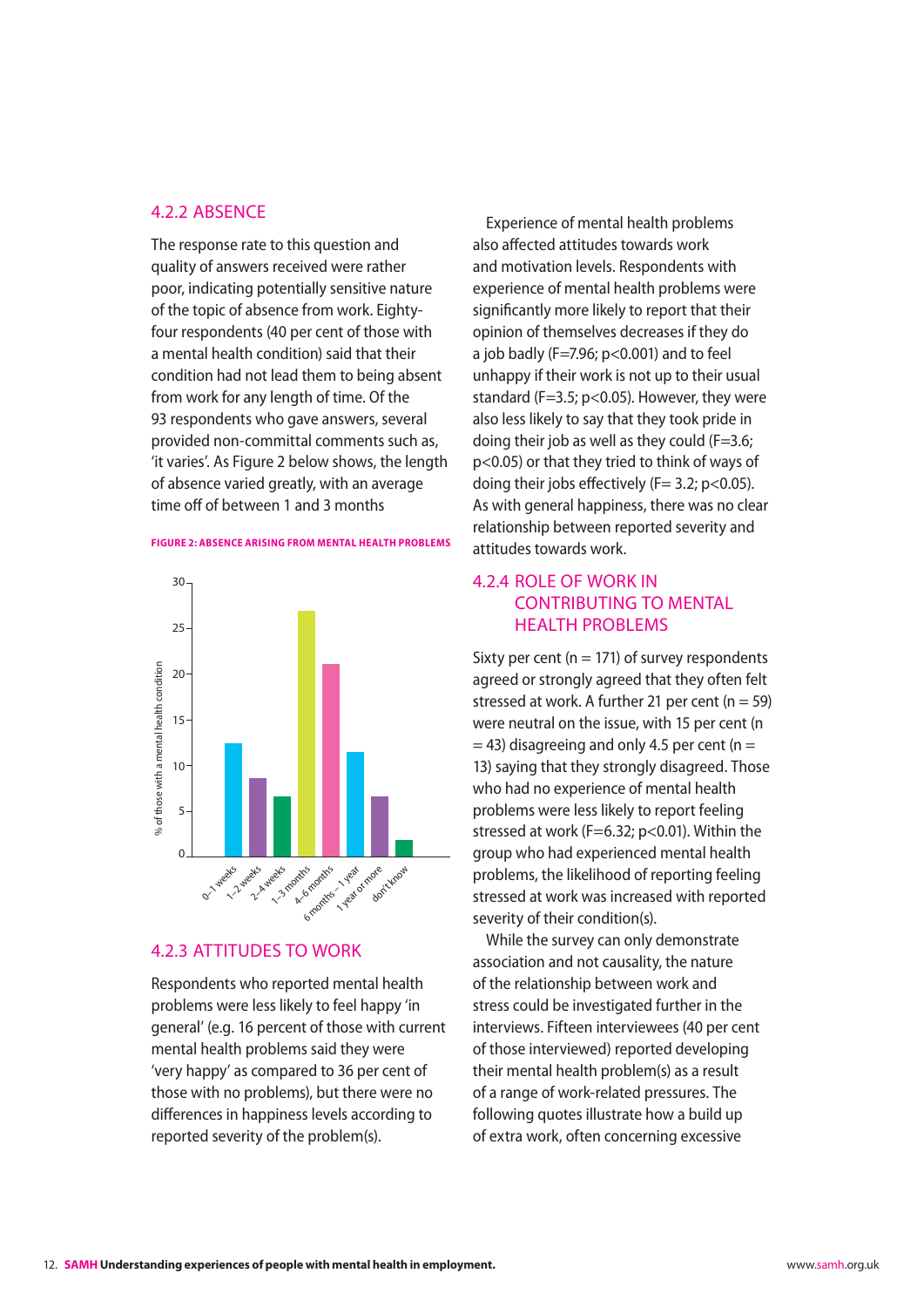<span id="page-13-0"></span>workloads related to performance targets, can have an unhelpful effect on the mental health of employees:

...but what had actually happened was out of a team of eight workers and two Seniors there's only myself and another worker and another Senior, so we were doing the work, two of us doing the work of eight and I was just knackered and I took a chest infection and my body and my brain just went "oh let's stop"... (Social Worker).

...I was deputising [as a line manager], I actually deputised for a year and a half constantly, that's why I put in for the job and it was just a nightmare, it was an absolute nightmare. What do you call it… I was in late nearly every single night and it was just a nightmare, just an absolute… just to try and get things cleared and then the audit failed and everything else and things were in a bit of a mess with inspections and things like that, just a lot of things, you felt as if you were going home and thinking about the place too much... (Civil Servant).

#### **4.3 Managing mental health problems in the workplace - Disclosure**

#### 4.3.1 Disclosure of mental health problems to employers

Sixty-three per cent of the respondents (n=115) who had a history of mental illness had disclosed their condition to their current employer, but the outcome of this disclosure was extremely mixed, as evidenced by comments from an open question. The main theme to emerge in relation to disclosure was hostility and scepticism on the part of the employing organisation.

I was] told to go home. Line manager ignored the specific problems I was having with him. Director said he didn't know whether to believe me or not. (HR manager)

10 days after I disclosed my diagnosis I was sent a dismissal letter in the post with no opportunity to discuss. I wish I had some one to help me retain my post when I went off sick and then someone to negotiate my return to work. Instead I went through the tribunal process. (Project co-ordinator)

From the comments, most respondents had disclosed their conditions to their line managers, and encountered problems because the line manager was not experienced in issues associated with mental health, or because of structural issues (line manager had no power to act on the disclosure), or in some cases the line manager was a contributory factor to the problem(s).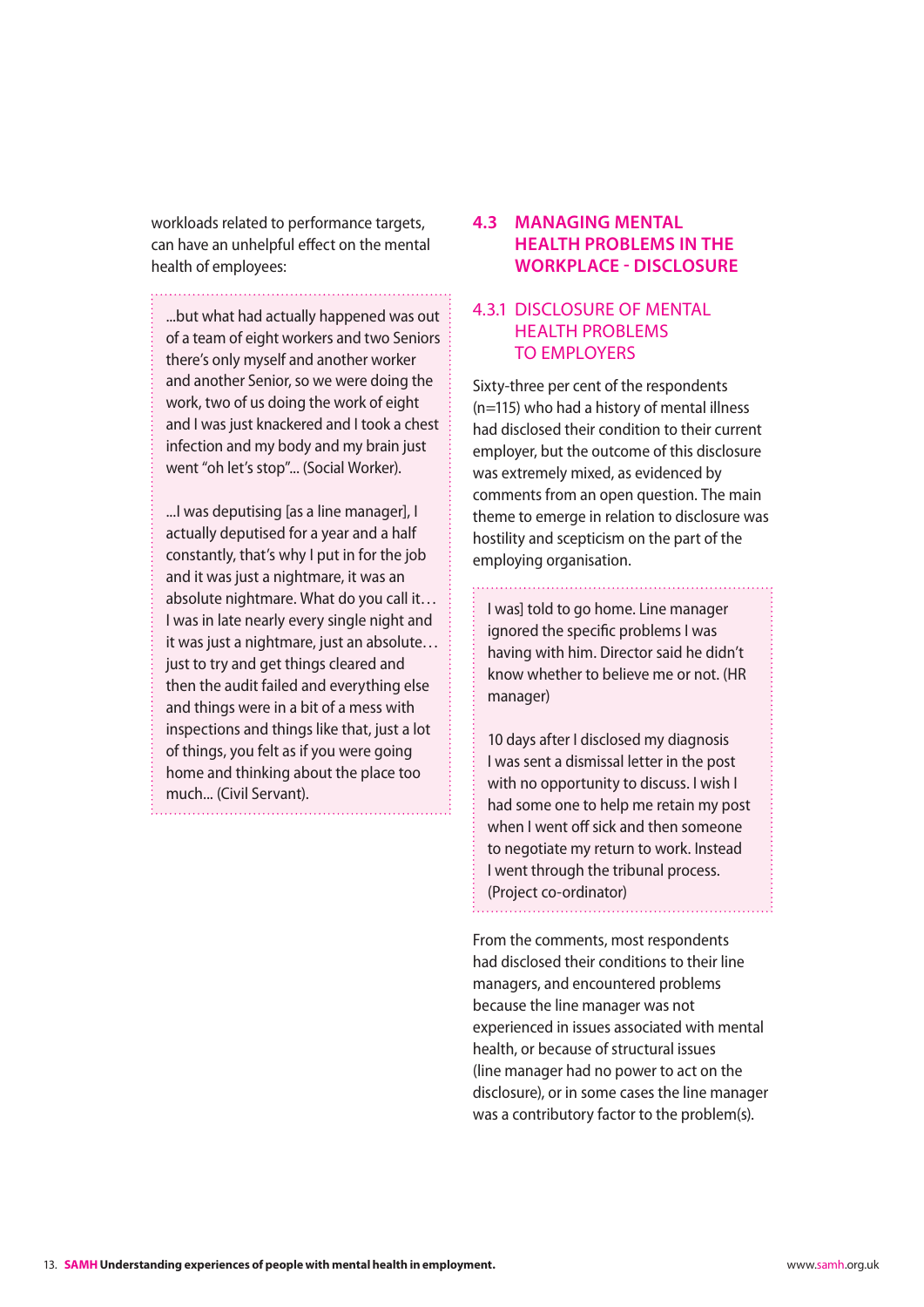Each of these situations is illustrated in the following series of quotes:

Occupational Health were fantastic and understanding. Line Manager failed to acknowledge the seriousness of the illness and presented a "well you don't look unwell" stance (Credit Controller).

Line manager knew of the difficulties I experienced, and degree of bullying I experienced - however due to the hierarchical structure of the management, he did not do anything therefore I felt unsupported. This could have been improved through awareness and proper training for senior managers re managing staff and appropriate codes of conduct. (HR manager)

My manager was a major cause in the triggering the condition and was very dismissive when I raised my concerns. (Business Partner)

Another theme was an initially positive, or at least non-negative, response but then inertia of inadequate follow-up:

After informing, there was no meeting to see if anything could be done in my job to help. I was happy to at least be able to explain how I was feeling so my boss could perhaps understand if I acted out of character. (Development Team Leader)

I got told not to hide it, talk about it, and got told that they would send a form to me as I am on anti depressants. (Security guard)

It is also important to note that disclosure may not have been an active decision:

I was sectioned following a manic episode, my line manager was annoyed that I did not "give them any notice" to get my workload covered! I was in hospital for 3 months and when I went back to work it was clear that everyone in the office knew where I had been and why. I resigned 2 months later. (Recruitment consultant)

Although we do not have the data to know how many disclosures were not the choice of the employee, we can see from the survey that the likelihood of disclosure increased with the severity of the conditions: 37 per cent of those who said their problems were mild had informed their employer, as compared to 58 per cent of those with moderate severity and 86 per cent of those with severe conditions.

The minority of reports of positive reactions to disclosure focused on the difference that simply listening to the employee makes:

They listened and gave my the phone number of the counselling the bank uses, I have called them (Cash supervisor)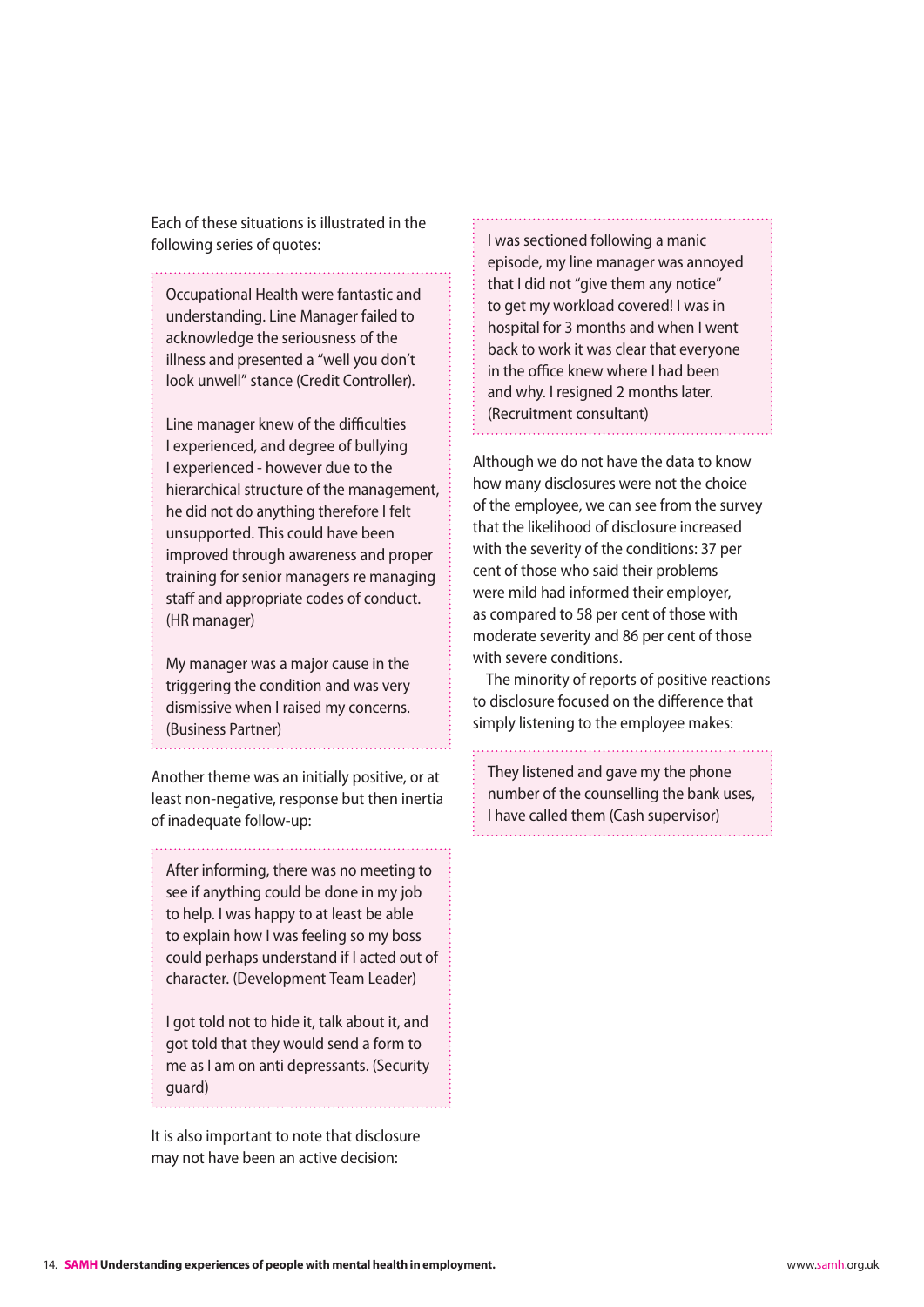### <span id="page-15-0"></span>4.3.2 Disclosure to prospective employers

While (61 per cent; n=158) believed employees should inform a prospective employer of such past or present problems, there was not a perfect relationship between what people had done in their own cases and what they thought *should* be done. Relationships can be seen in Figure 3 below.





Figure 3 shows that 38 per cent of respondents with mental health problems had informed their employer and would advocate informing a prospective employer (Yes-Yes column). This can be interpreted as an indication that they had a positive experience of their own disclosure. A relatively smaller proportion (16 per cent) had disclosed their condition but would not recommend it (Yes-No column). Nearly one quarter (24 per cent) had not disclosed their own condition but would recommend disclosure (No-Yes column), while 21 per cent had neither disclosed their condition nor would recommend disclosure (No-No). The interviews picked up on some of these tensions between attitudes and intentions and actual behaviour:

I didn't tell my current employer until it became an issue and I had to be off work with it. I hadn't had to own up to it on the application form because in the job I'd had previously I'd had a really good spell and I'd never been off long-term sick... Rightly or wrongly I believe that if you have to put something like that down on an application form you're probably slashing your chances of being invited to interview (Personal Assistant).

No. I mean there is no legal obligation to disclose it so I don't. And I do understand the employer's side that if we knew that you were mentally ill we could make better adjustments, real adjustments and whatever for your mental illness to become, you know, not a problem but who believes that? (Public Relations Manager).

#### 4.3.3 Disclosure to colleagues

Fifty-three per cent (n=107) of those with mental health problems had disclosed their condition to their work colleagues.

In the main, the reactions reported were more positive compared to disclosure to employers, with many accounts in the open comments praising their colleagues, and some noting that their own disclosure had prompted others to reveal their mental health problems, thereby promoting discussion and a more open climate.

However accounts were not unanimously positive. Several respondents reported mixed support from colleagues: 'some were; others not' (Staff nurse) while others noted that their colleagues did not know how to act after being told. This ignorance on the part of colleagues also manifested itself in assumptions being made or in impatience with the employee when their symptoms were bad.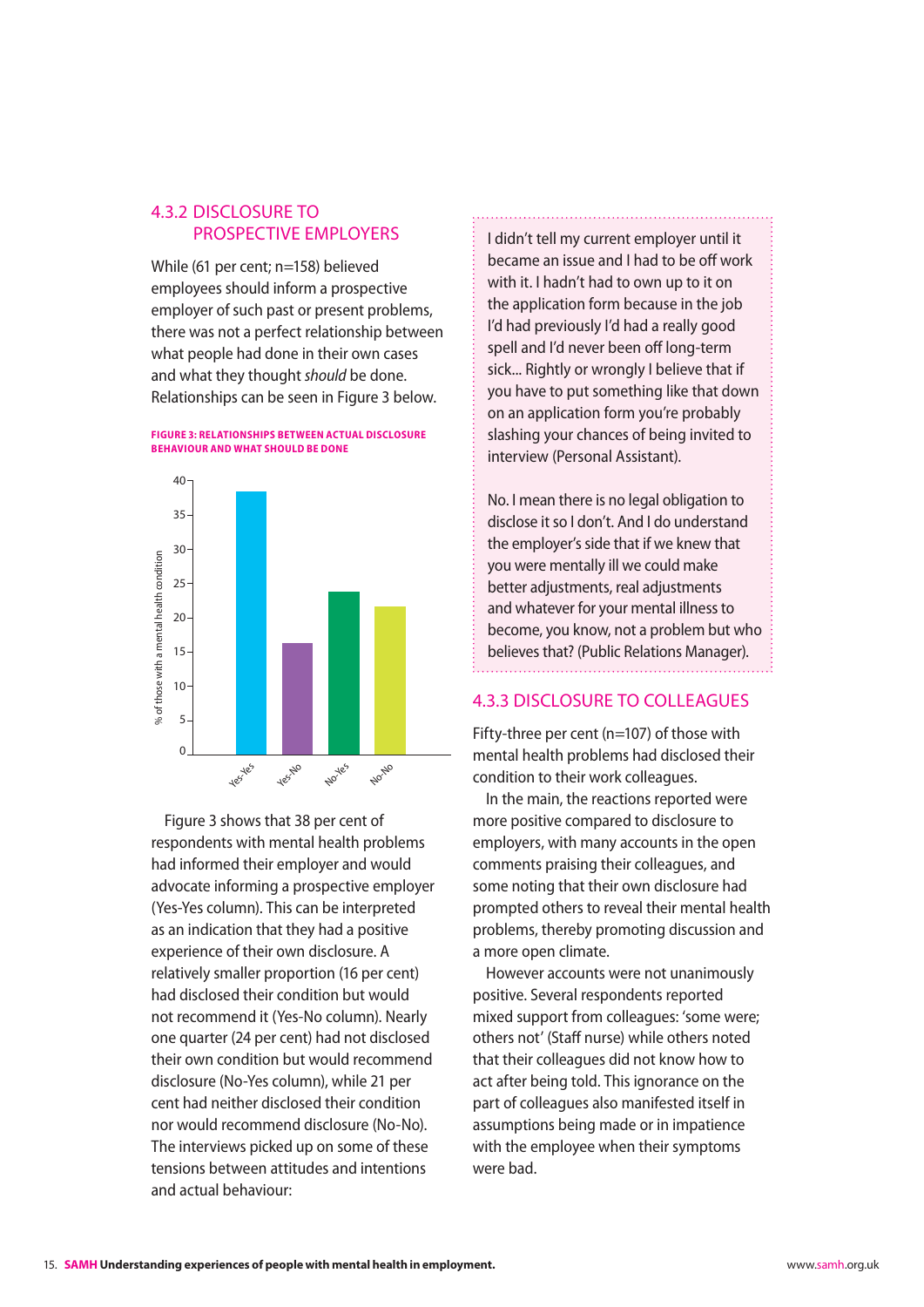<span id="page-16-0"></span>Mostly supportive, one or two people make assumptions about me and my work capacity being less which I try hard to challenge. (Development worker)

Other respondents reported ambivalence on the part of colleagues, whose support was conditional – they were sympathetic as long as it did not affect anyone's work performance. This was linked with another commonly reported response whereby the initial reaction of colleagues was sympathetic but this did not last long.

At first they were, then it was questioned as to what I have to be depressed about (Receptionist)

 A few respondents had encountered straightforward hostility, with quite distressing consequences:

Felt segregated...different, acutely lonely. Suicidal... (Administrative assistant)

**Figure 4: Relationships between disclosure to employer and to colleagues**



Before leaving this section, it is worth noting the relationships between disclosure to employers and to colleagues. As Figure 4 below shows, just under half of those with mental health conditions had informed their employer *and* their colleagues, but a substantial minority (n=52, 30 per cent) had informed neither.

From interviewees' accounts, it was apparent that distrust and fear for negative consequences were the main motivating factors behind the decision not to tell anyone at work.

No, no. Obviously… when you're asked that [disclosure] when you go for your interview and stuff like that but again I didn't really put it down, I didn't really see it as any of their business...Realistically I think if you're going for any job at all and they say that you're… I mean I know they're no allowed to discriminate against you but I think they would. So a lot of things are best kept sort of private...I think if you're going for a job I dinnae think telling them [colleagues] that you've got depression is the best thing in the world... (Hairdresser).

Or if you go to your bosses and say "listen I need you to sort something out", it's always in the back of your mind where you think, are they going to put that on the record, but you hope not (Police Officer).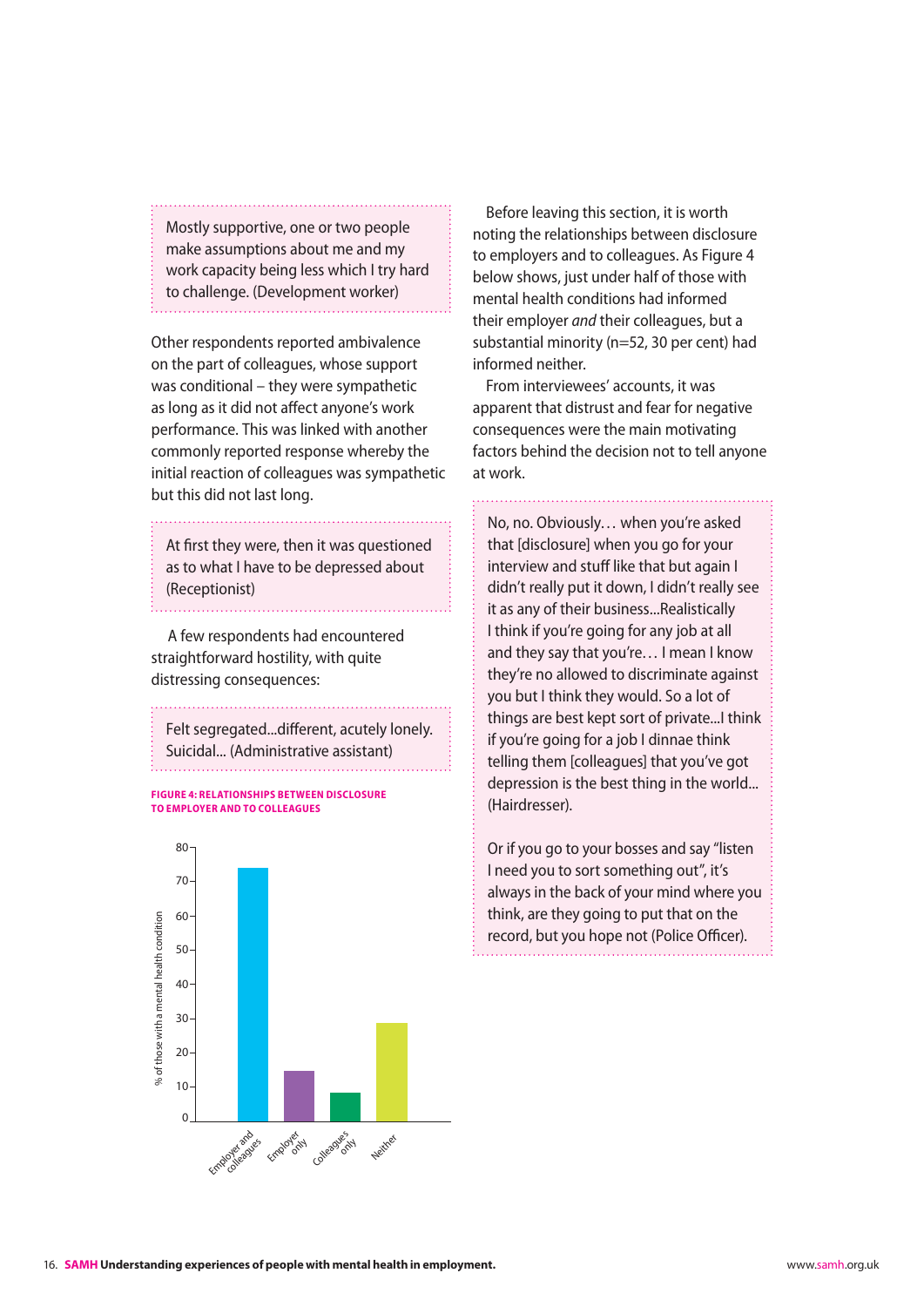### <span id="page-17-0"></span>**4.4 Management of mental health problems in the workplace: Support provided**

#### 4.4.1 Overview

As Table 3 shows, non-work sources of support vastly outweighed support in the workplace. By far the most common sources of support were the respondent's family and friends (63 per cent)<sup>4</sup>, followed by GP (53 per cent) or specialist medical or counselling support (91 per cent). Within work, support from colleagues (28 per cent) and line managers (23 per cent) were the most commonly experienced.

#### 4.4.2 Types of support

The responses to the open questions revealed a range of formal and informal support practices<sup>5</sup>. The more formal practices included: facilitating access to workplace counselling or to similar services offsite;

#### **Table 3: sources of support for those experiencing mental health problems at work (multiple responses allowed)**

providing time off for treatment and/ or convalescence; offering flexible work options, most often part-time working or working from home. Structural solutions were also offered, most frequently moving the employee to a different department or unit, and easing their workload. While respondents appreciated such formal interventions, their satisfaction was often tempered. For example, timing was seen to be a key issue:

It took my employer 4 months to offer reasonable adjustments in my work environment to address my work based anxiety. I feel that I suffered unnecessarily during this time and this has seriously affected my recovery. Prompt implementation of minor adjustments would have made all the difference. (Executive officer)

It was clear that the most successful support from the employee's point of view often prioritised informal support:

A bit of flexibility in working times. I did not want time off, but it helped to be able to do slightly shorter days to avoid the busiest times on public transport when I was at my worst. (IT support)

| <b>SOURCE OF SUPPORT</b>             | <b>PER CENT</b> | <b>N OF RESPONDENTS</b> |
|--------------------------------------|-----------------|-------------------------|
| Family and friends                   | 62.9            | 132                     |
| GP                                   | 52.9            | 111                     |
| Counsellor/psychologist/psychiatrist | 43.3            | 91                      |
| Colleagues                           | 27.6            | 58                      |
| Line manager/supervisor              | 22.9            | 48                      |
| Occupational health (work)           | 8.6             | 18                      |
| HR/Personnel                         | 8.1             | 17                      |
| Trade union representative           | 5.7             | 12                      |
| Occupational Health (outside work)   | 3.3             | 7                       |
| Citizens Advice Bureau               | 1.0             | $\mathcal{P}$           |
| Health and safety representative     | $\Omega$        | $\mathbf{0}$            |
| Base                                 |                 | 210                     |

<sup>4</sup> A subsidiary question indicated that spouse/partner was the favoured source of support in this sub-category.

<sup>5</sup> Given the relatively low numbers of respondents who reported receiving support from organisational sources, further exploration of the detail and types of support has drawn upon qualitative responses within the survey and interview data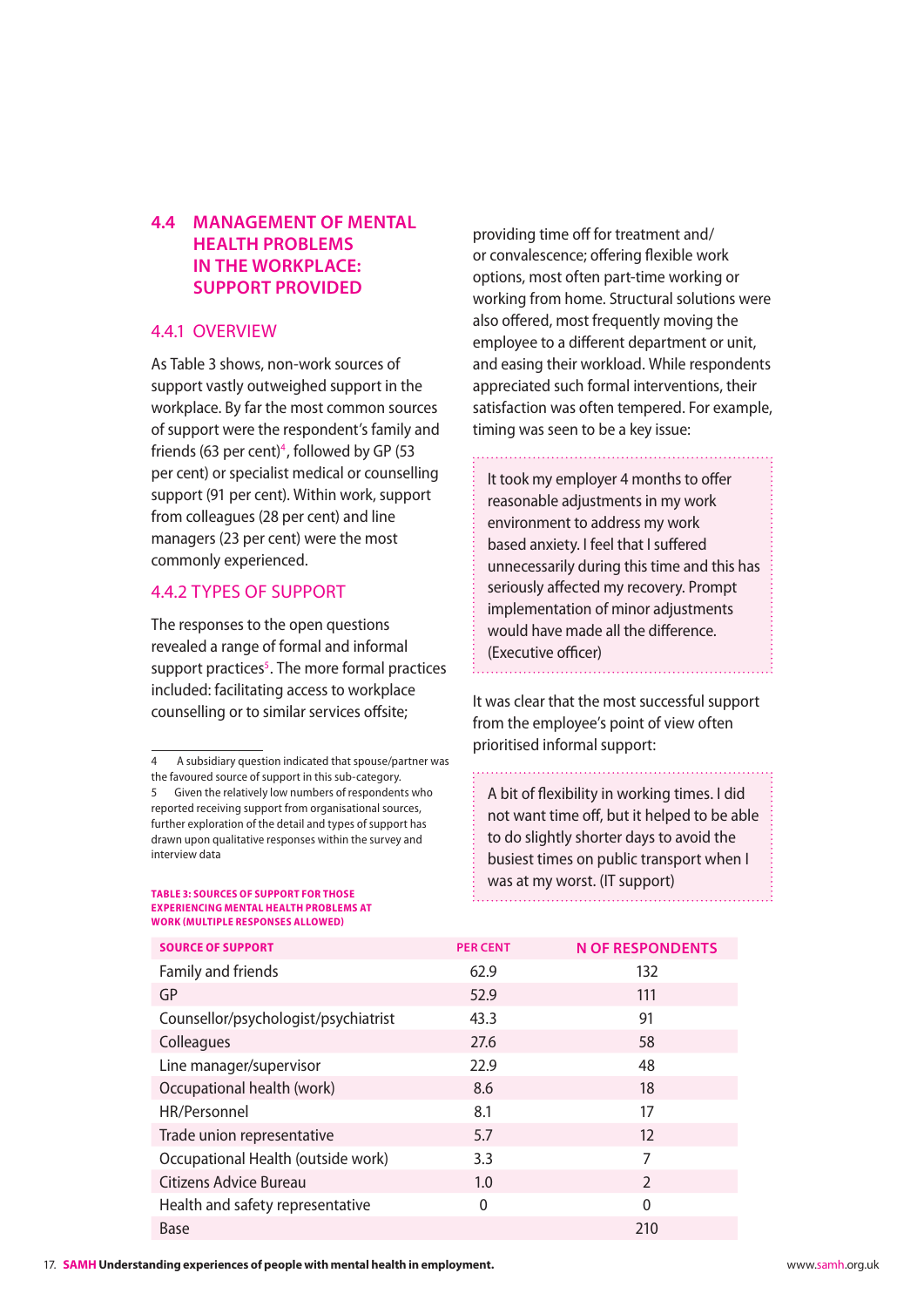Help form of informal support from immediate line manager in current employment, rather than any formal response: I was a) allowed quiet space to work or allowed to work from home when anxiety levels made it difficult for me to be around other people or to leave house; b) allowed to present work in written rather than oral form at times of high anxiety c) (most importantly) treated as the 'expert' on my own mental health i.e. allowed to decide when I needed to change my work patterns or location, and what I needed to do to mitigate the effects of my mental ill-health, rather than having to provide evidence from an external authority (e.g. GP). d) allowed to sit at my desk and cry quietly whilst working when very depressed without anyone approaching me - sometimes all I need to do to is this for a few moments in order to cope with the rest of the day. Importantly, I've been given a safe space in which to discuss my mental ill-health openly without fear of reprisal, which in itself has gone a long way to reducing my anxiety and depression levels - fear of being judged for being depressed has, in other employment circumstances, fed the depression and triggered a breakdown. (Information analyst)

This quote also illustrates another key point raised by several respondents – that of being actively involved in deciding the types and levels of support that would best help them. Further, the language used by this respondent resonates with wider themes – feeling 'safe' and 'trusted' were viewed as extremely valuable aspects of support received.

Nevertheless, limitations to informal support are highlighted by the following account which illustrates the vulnerability of arrangements if there is some change within the organisation.

Whilst having gone through a difficult 12 months I was supported well by my previous line manager however having transferred line management in the last 6 weeks in one phone call with my new line manager this has all been swept away. (HR Manager)

 At the other end of the spectrum, several respondents spoke of the negative 'support' from their employers. The common theme to these accounts was that the employee had been dealt with via the formal performance management or disciplinary schemes, and without exception, these had negative consequences.

I strongly believe that taking a member of staff through a formal attendance management process (which is just a nicer word for a disciplinary) is not in the best interest of the employee. If you are already in a state of depression, with suicidal thoughts this is NOT in anyway supportive! (Recruitment Team Member)

I received CBT through my organisation but as soon as the course was finished I was taken to an incapability hearing where I had to give a return to work date or my contract would be terminated. (Veterinary Surgeon)

It is important to emphasise here that these were employee accounts only – the research did not gather employers' perspectives and experiences, and we realise that we are portraying only one side of the employment relationship. It is not the place of this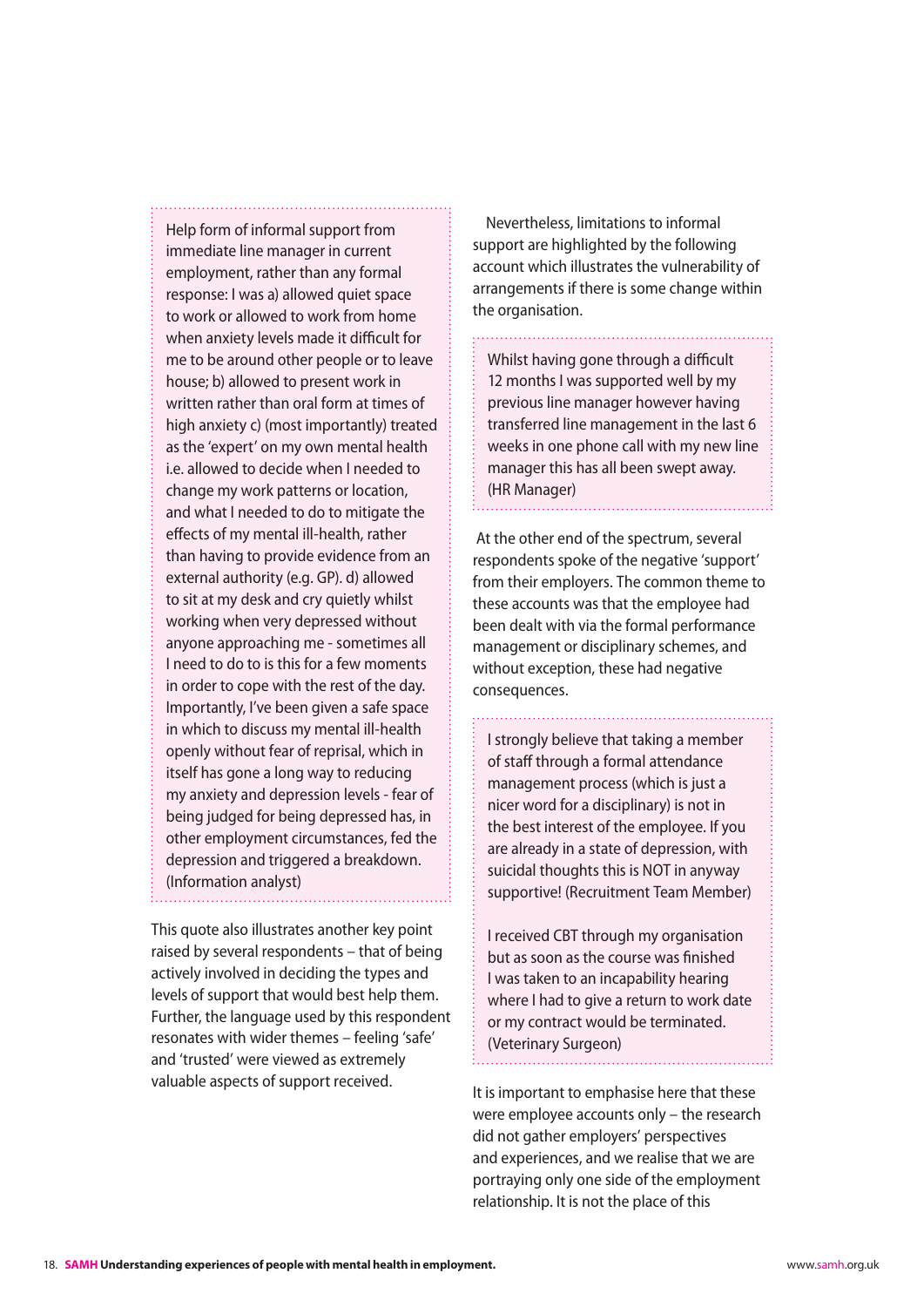<span id="page-19-0"></span>research to make judgements about the veracity of different perspectives. However, what is of very real significance is how much people's perceptions actually matter – once an employee with a mental health condition perceives they are being ignored, marginalised or discriminated against, then as far as they are concerned the opportunity to engage constructively with their employer about how they may best continue in work is irrevocably damaged.

#### 4.4.3 Line manager and colleague support

Comments from the open questions in the survey and from interviewees revealed that often line managers were crucial in the success of more formal initiatives, such as counselling, work (re)scheduling or flexible working patterns:

Time off for weekly counselling appointments (often almost half days), flexibility with leave at short notice, reduced workload, sensitivity with workload/type, regular contact with Line and Section Managers, reassuring emails/ support from Line and Section managers, confidentiality, awareness, trust, encouragement. I wouldn't have survived if it hadn't of been for the support from my Line and Section Managers (Educational Advisor).

...my line manager was very good and when under treatment agreed how I could contact a colleague rather than him if that was easier for me to do. My line manager did not try to be a substitute counsellor, was available if required and allowed me to be involved in decisions around my work. I felt that confidentiality was maintained by those that knew and I never felt that it anyway this hindered or impacted on my subsequent succession within the company (HR Officer).

These quotes also illustrate the types of support given by line managers: both instrumental (practical) and emotional (Barrera, 1986). The support provided by colleagues was almost entirely emotional:

Well I can text [my colleague] during the week sometimes or I see her about but

she's more just like a colleague and we sort of share things when we're working like "what are you up to" and "how's your week been this week" or whatever but I don't visit or go out of my way to see her or anything when we're not at work (Hospital Domestic).

You know sometimes there's [fellow colleagues] who burst out crying when it gets too much for them and we're all sort of around and supporting them. It's just – we're there (Social Worker).

Further positive accounts of the interactions between good provision for employees in terms of time off, counselling and broader support from colleagues and line managers can be seen in the Case Studies in Appendices Two, Four, Five and Six.

The interviews also allowed for interrogation of the limitations of line manager and colleague support. It was clear that in some cases, line managers were not only unsupportive of employees but used an individual's mental health problems to discriminate against the employee (see in particular the Case Study in Appendix Three). Further, in a number of instances, participants believed that they had been unfairly dismissed based on their health problem. As two interview participants described their individual situations: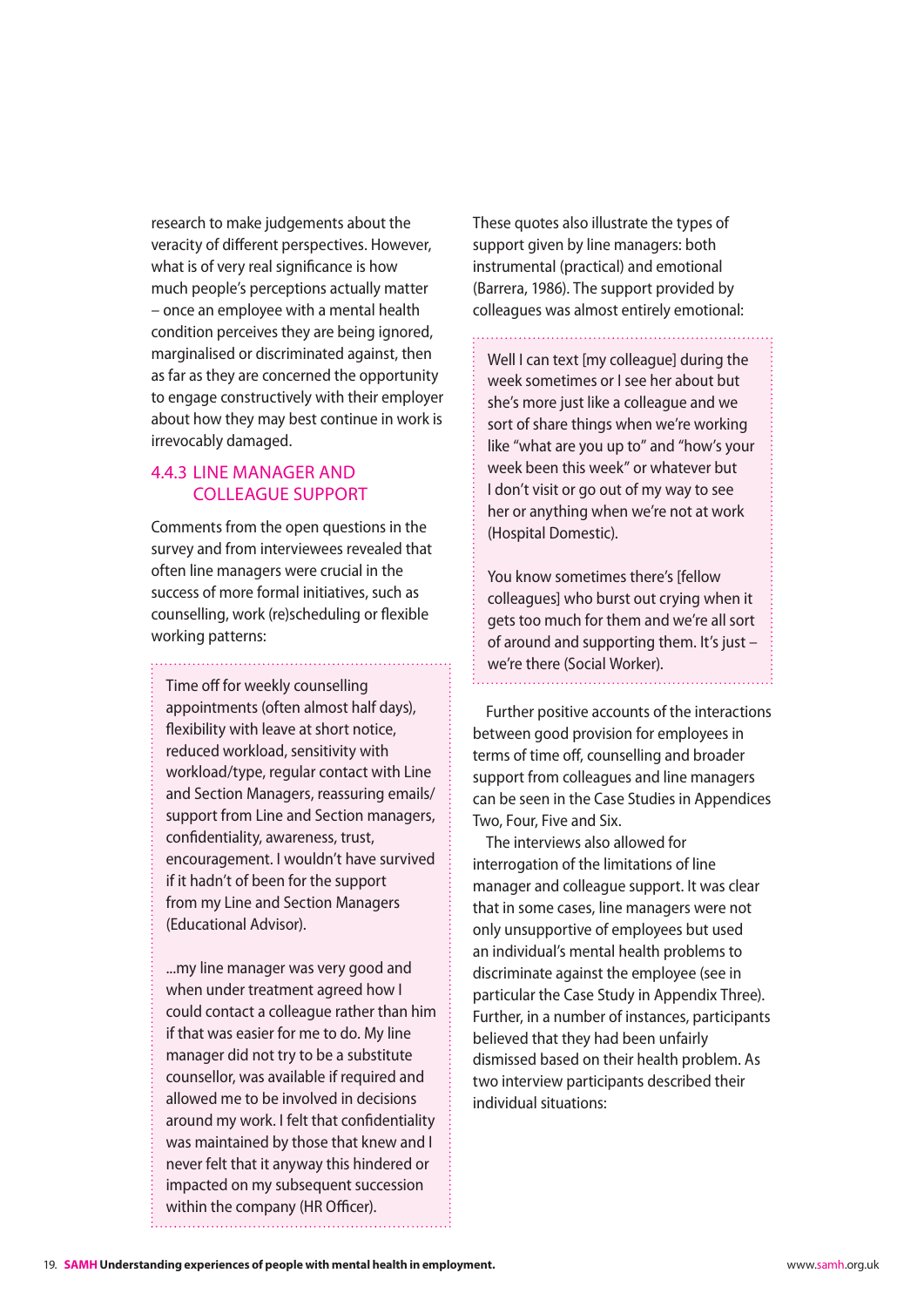They [the employer] did not follow GP's advice on my return to work conditions (agreed prior to my return) which lead to a relapse. Subsequently they discriminated against me on my second return and made it as difficult as possible for me to return to work by isolating me from everyone except the Admin Director/HR person who was bullying me. In the end, the GP signed me off permanently and I tried to go through grievance procedures, until eventually I had to put in a claim to tribunal. The company settled out of court at this stage. However, my relatively mild condition had by then turned into a serious Anxiety Disorder. I have only just started a new job over three years after my initial two week absence for work stress. All of which could have been dealt with following standard procedures and I could have been back at work within a couple of months fully recovered (Business Development Executive).

My previous employer took the line that as depression was under the Disability Discrimination Act, I could not be dismissed due to my sickness record, but I could be deemed unfit to do the job so be dismissed. It was be at work and well, or don't be at all... (Project Worker).

Limitations to support received from colleagues most frequently centred around a disconnect between the attitudes of a respondent's colleagues and the wider organisational response:

My colleagues in my office were very supportive, but the organisation refused to recognise what I was telling them (Assistant Service Delivery Officer).

Some interviewees commented on the lack of opportunities to interact with supportive colleagues:

Yes, I confided in a few colleagues, you know, but you didn't often meet up with the other managers because you had a job to do and so had they. But I had confided in them... (Office Manager).

Further, it was also evident from several accounts received that colleagues could make the situation worse by breaching the confidence of the employee:

No I don't think I ever have discussed [my mental health problems] with my colleagues... No, no, if I would it would be a very, very select few who I know wouldn't say anything... Because I just don't want it to get out. I don't want it to be passed in a conversation between anyone else (Police Officer).

Colleagues I hadn't personally told and hardly knew were making jokes about me being a "loose cannon" and "window licker". (Recruitment Consultant)

As noted in Section 3, the majority of the survey sample worked for public sector or third sector organisations. Because of this, membership of trade unions was relatively high (Forty per cent of participants were members of a trade union<sup>4</sup>.) Nevertheless as can be seen from Table 3 above, relatively few respondents had used their union as a source of support. Those that had recounted a positive experience of mainly instrumental support:

The Union support is good. I mean obviously they will take your side. They will look at the facts and tell you what they can and can't say to you, what they can and what they can't do. .. (Bank Associate).

The latest figure on trade union membership density for Scotland is 32.3 percent (Achur, 2011).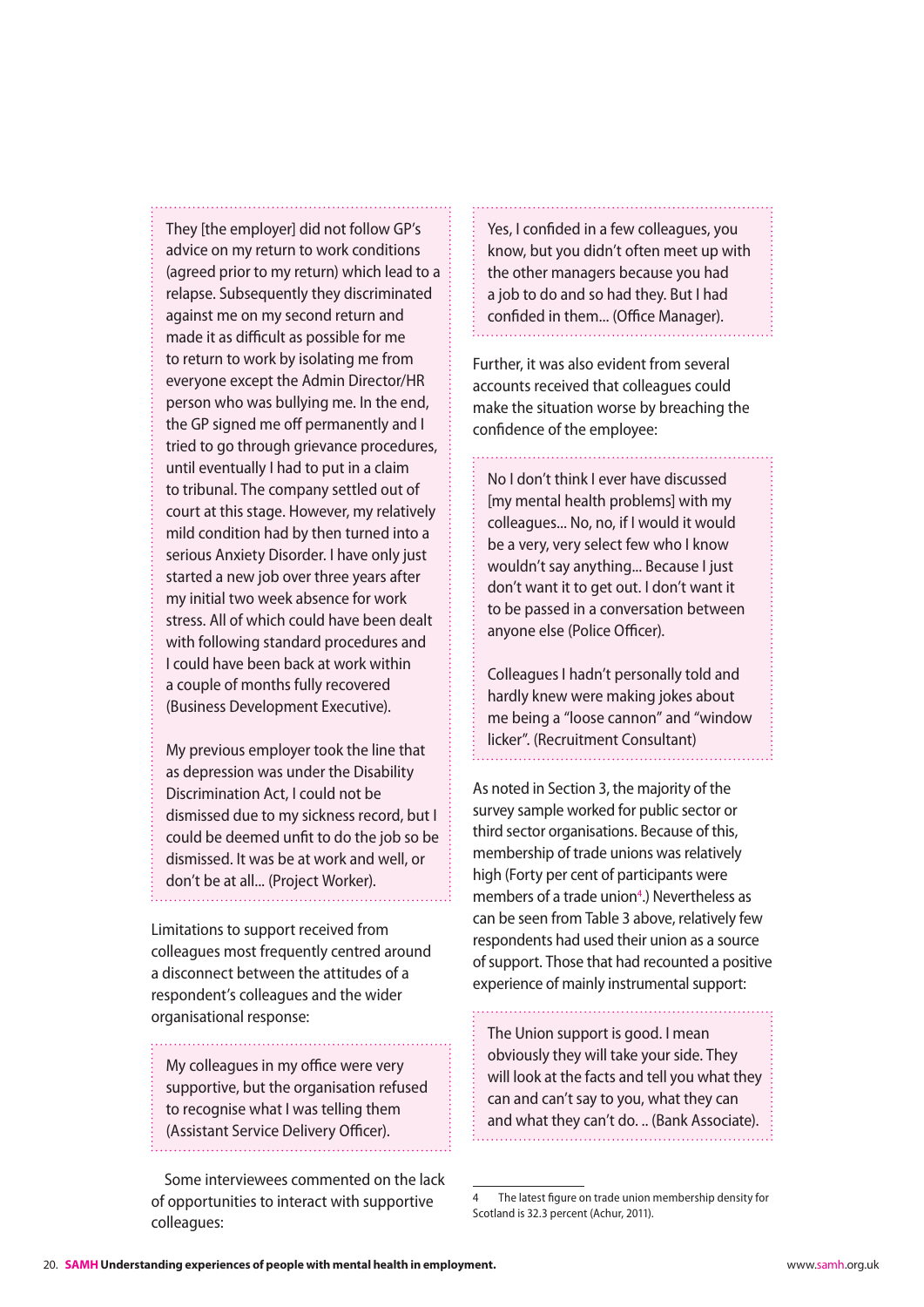<span id="page-21-0"></span>However, it also became evident, from the interviews, that this form of support was not always easy to access or that seeking support from a union might lead to employer disapproval.

Yes, I had a union rep but sometimes I think … I got one on the phone but they're quite hard to get appointments with and stuff for certain days. I think I did try but I didn't even go that far. I think I was actually just that unwell that I didn't have fight in me, spirit in me or anything, because I really was very, very ill (Telephone Advisor).

I did consider speaking to the union, but I didn't go ahead with it I'm not wanting to be a bit of a stirrer (Social Worker).

#### 4.4.4 Support for return to work

The distinction between instrumental and emotional support was even more apparent in the responses to the question asking people if they had a week or more's absence because of their mental health condition, who would they speak to about returning to work. In this case, the role of GPs again was strong, but that of friends and family less so. Within the workplace, it can be seen from Table 4 that line managers were by far the most commonly cited source, while the role of colleagues was much lower than that for general support.

#### **Table 4: sources of advice for return to work after absence (multiple responses allowed)**

| <b>SOURCE OF ADVICE RE</b><br><b>RETURN TO WORK</b> |      | N OF<br><b>PER CENT RESPONDENTS</b> |
|-----------------------------------------------------|------|-------------------------------------|
| GP                                                  | 54.8 | 115                                 |
| Line manager/supervisor                             | 38.1 | 80                                  |
| Family and friends                                  | 28.1 | 59                                  |
| Counsellor/psychologist/<br>psychiatrist            | 18.6 | 39                                  |
| HR/Personnel                                        | 14.8 | 31                                  |
| Occupational health (work)                          | 11.9 | 25                                  |
| Colleagues                                          | 8.6  | 18                                  |
| Trade union representative                          | 7.1  | 15                                  |
| <b>Occupational Health</b><br>(outside work)        | 1.9  | 4                                   |
| Health and safety representative                    | 1.4  | 3                                   |
| Citizens Advice Bureau                              | 1    | $\mathcal{P}$                       |
| Base                                                |      | 210                                 |

As with support in general, the qualitative comments revealed how crucial line manager support was in facilitating a successful return to work. The following quotes are indicative of two contrasting experiences:

Yeah I feel [my line manager] was fine. I mean she asked me if I was ready to come back and I said "yeah" and she was like "are you sure, it's maybe a bit quick for you?" and she was no wanting me to relapse and be off again, but no I says to her "I don't know how other people would be but in my way I need to get out of here" (Hairdresser).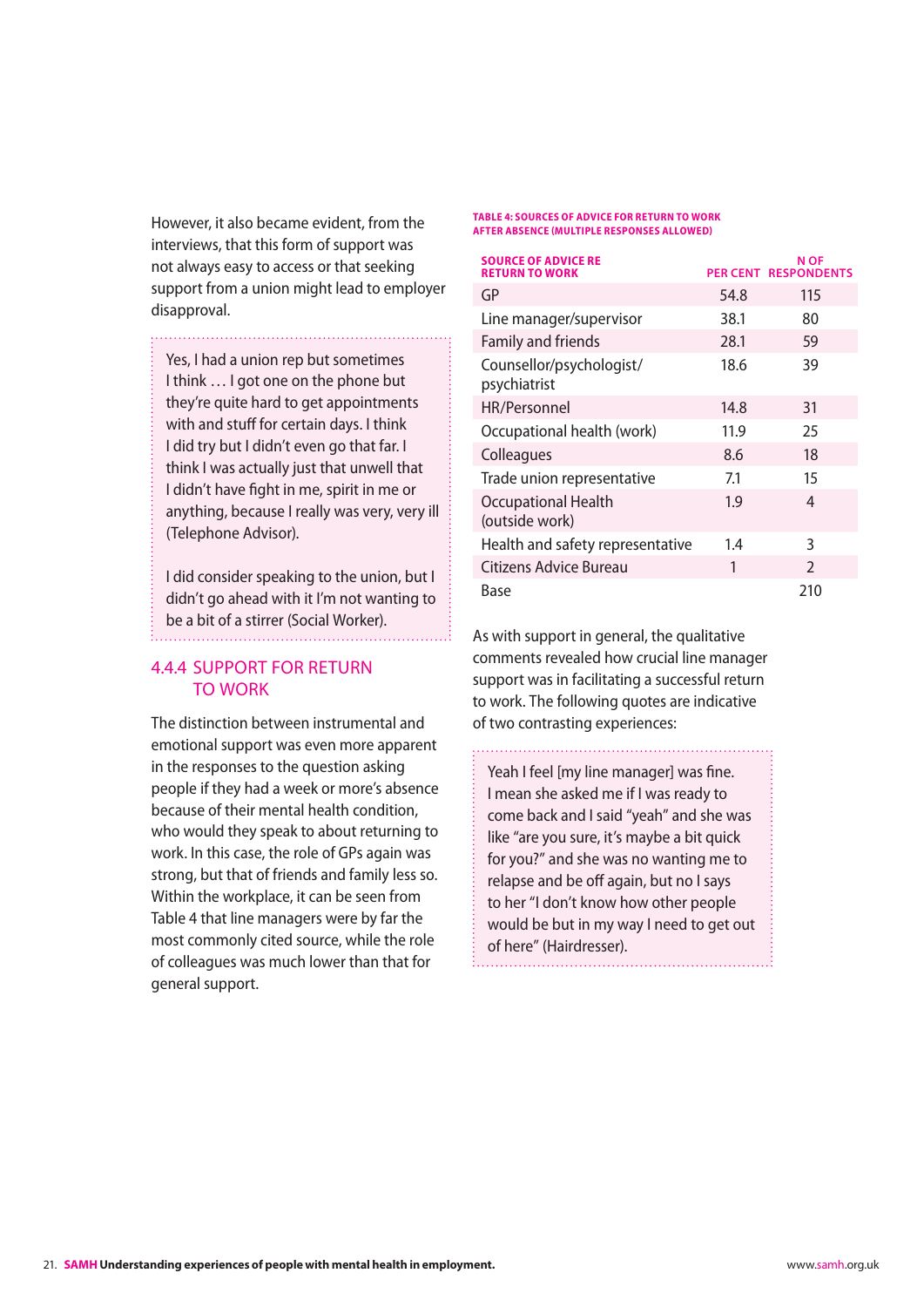<span id="page-22-0"></span>No support from managers at all. Had indicated that I was unable to do all that was being asked of me at work but there was just continued pressure to carry out more and more tasks. Treated poorly on return to work. I was put in a room on my own on my return to work. I was not told what job I would return to although that had been a stipulation of my GP that I needed to be aware of what I was going to be doing on my return to work (Monitoring Officer).

#### **4.5 Satisfaction with employer's response**

The responses to the survey reflected the very mixed experiences of support received. The variation is shown by Table 5.

**Table 5: Satisfaction among those who had informed their employer of their condition**

Levels of satisfaction did have a bearing on how happy the respondent said they currently felt (F=4.17; p<0.05). Those respondents who reported higher levels of satisfaction with the way their employer had responded to their problems were also those who felt happiest.

#### **4.5 Initiatives to reduce stress/promote positive mental health**

In terms of promoting a mentally healthy workplace, 55 per cent of survey respondents  $(n = 157)$  were aware of organisational initiatives to reduce stress, although 28 per cent (n=81) said there were no such initiatives where they were employed, with 17 per cent (n=48) reporting that they did not know whether or not any initiatives existed. There were no significant differences

| <b>LEVEL OF SATISFACTION</b>       | <b>PER CENT</b> | <b>N OF RESPONDENTS</b> |
|------------------------------------|-----------------|-------------------------|
| Very Dissatisfied                  | 20.0            | 22                      |
| <b>Dissatisfied</b>                | 20.0            | 22                      |
| Neither Satisfied nor Dissatisfied | 20.9            | 23                      |
| Satisfied                          | 23.6            | 26                      |
| Very Satisfied                     | 15.5            | 17                      |
| Missing - no response              |                 | 5                       |
| Total who had informed employer    | 100             | 115                     |

There were no differences in satisfaction levels according to reported severity of mental health problems. As indicated in Section 4.4.2 above, satisfaction was much higher amongst those respondents who had received either informal support or a mixture of formal and informal support, and who were actively involved in deciding the best regime of ongoing support that would deliver mutual benefits to the employee and to the organisation.

according to whether or not the respondent had personal experience of mental health problems. This is slightly surprising, as one might have expected those who had experience of mental health problems to be more aware of workplace initiatives that may be there to help them. On the other hand, the finding also reflects the relatively low proportion of respondents with mental health problems who had received support from an organisational source.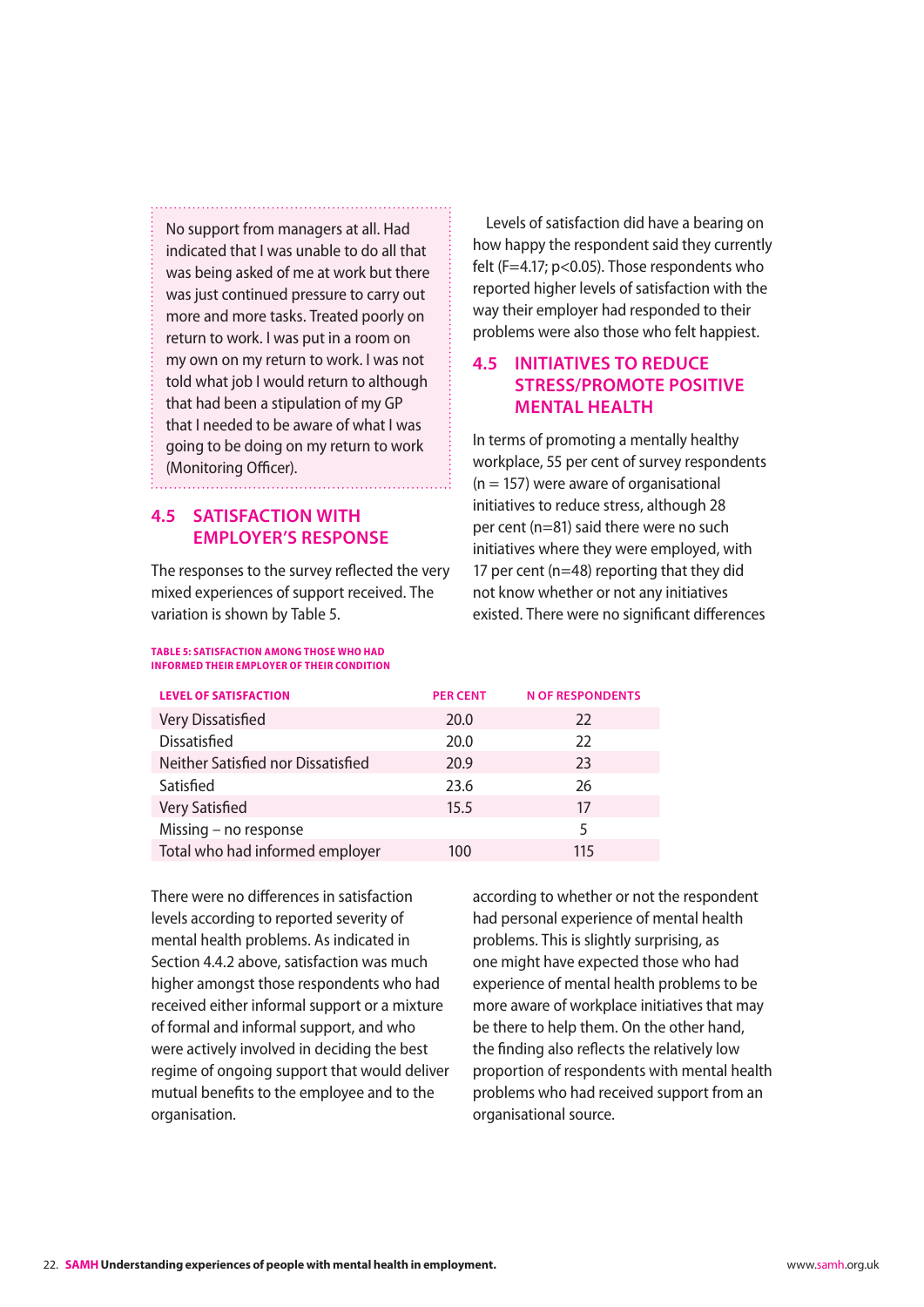<span id="page-23-0"></span>Details of the types of stress reduction initiatives emerged from interviews. Around half of the interviews reported knowledge of initiatives in their place of employment. The most common examples were face-toface counselling and access to an Employee Assistance Programme via a telephone. Less common examples included a gym and with a resident masseuse, access to training and the provision of a mentor, a "Roadshow" campaign, as well as stress-based Risk Assessments. All of these were offered mainly by larger employers.

However, the interviews also showed that provision does not necessarily translate into uptake. It became apparent that a sizeable minority of interviewees chose not to pursue the employer initiatives.

I know there is, [omitted] Council do have things in place for their workers, not that I've ever taken anything up but they do have things in place (Teaching Assistant).

...there was a Counsellor thing that you could get or something but that's about it. I never ever found out the details or that, it was just mentioned to me that you could get something like that, but I've never sort of looked into it or went any further with it or that. I never even went back to see the Manager again or anything for to follow it up (Hospital Domestic).

There probably is but see to be honest, see if I was to… I stopped and looked at them I probably wouldn't. When I go in there it's a case of get ready for your work and just go in (Fitter).

What was clear from the survey was that there was an inverse relationship between feeling stressed at work and awareness of employer initiatives to reduce stress (chi-square= 18.39; d.f.=8; p<0.05). This relationship is portrayed in Figure 5, and could indicate a potential mismatch between need and availability. Alternatively, it could also support a more positive scenario, in that higher awareness of employer initiatives was associated with feeling less stressed at work.

#### **Figure 5: Relationship between employee's perception of stress at work and awareness of availability of initiatives to manage stress**



I often feel stressed at work

|     | Strongly disagree |
|-----|-------------------|
| l a | <b>Disagree</b>   |
|     | Neither           |
|     | Agree             |
|     | Strongly agree    |

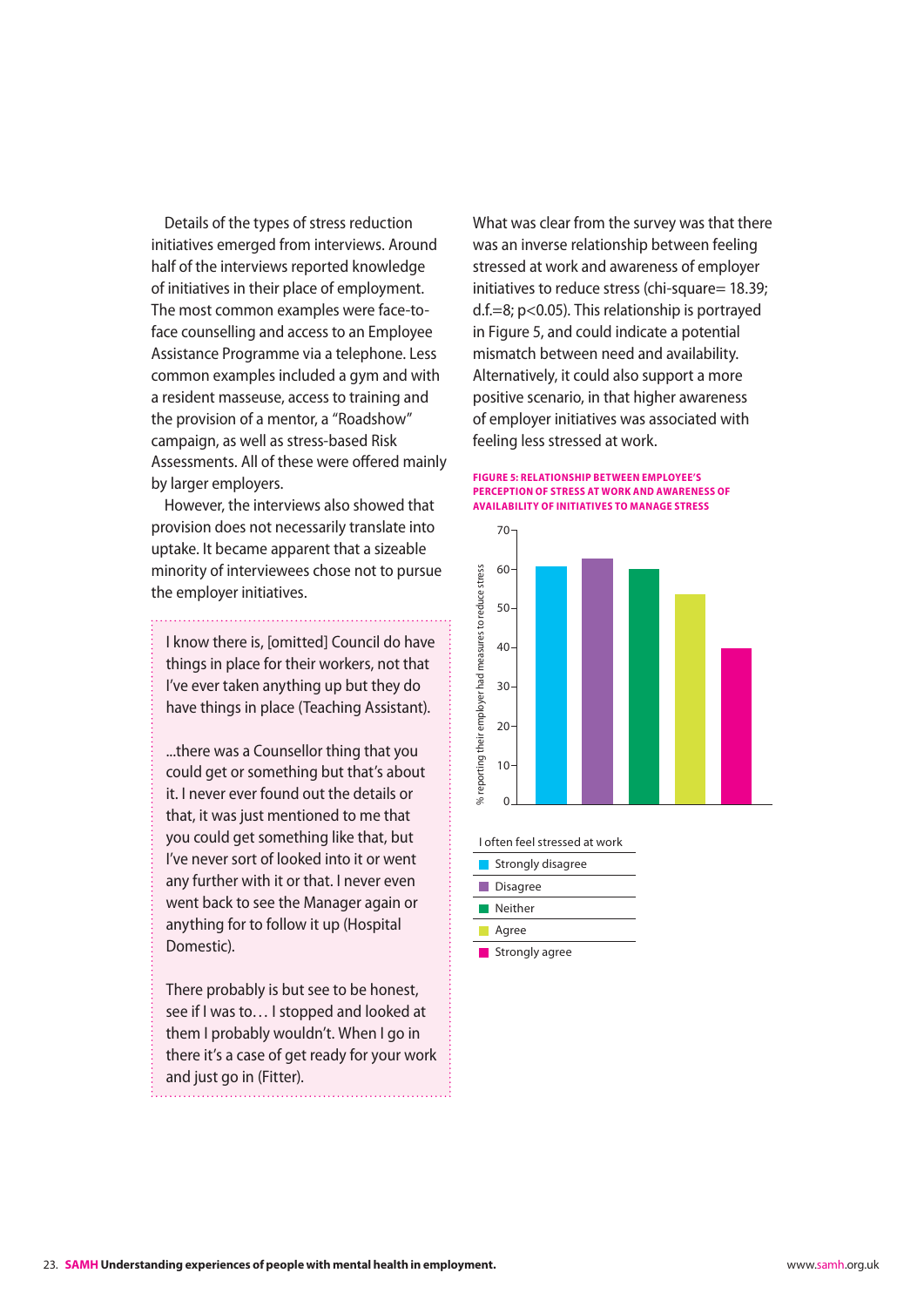## <span id="page-24-0"></span>**5. Conclusions**

The central aim of this report was to provide a better understanding of the experiences of people with mental health problems in employment in Scotland. The conclusions will summarise the main findings keeping in mind the three key objectives of the research:

- To identify positive steps that employers and employees can take to help maintain a mentally healthy workplace;
- $\bullet$  To identify positive steps that employers and employees can take to avoid losing staff when they develop mental health problems;
- To identify common experiences that are unhelpful in maintaining a mentally healthy workplace, so that employers and employees can avoid these in future.

The survey findings, supported by the interview accounts, confirm existing knowledge of the wide range of circumstances surrounding: the types and combinations of mental health problems experienced by people; the variation in timing and duration of these problems; and the variety of interactions between mental health problems and their effects on an individual's ability to work and their experience of work. This underlying information serves to support the complexity of the subject area and to highlight the need for a more nuanced understanding of the ways in which mental health problems and work interact. Despite this complexity and heterogeneity of experiences, our research has allowed us to draw out some common themes which appear to promote or hinder successful management of mental health problems in the workplace.

#### **5.1 Disclosure**

For many survey respondents, the experience of disclosure was a negative one, either because of the reaction they had received or because they had not actively chosen to disclose their condition. Negative reactions included hostility and inertia, often on the part of an individual's line manager. Disclosure to colleagues tended to receive a more positive reaction, but as with line managers, their reactions often appeared to be based on ignorance of mental health issues – people often do not know what to say or how to react so they say nothing or act, in the eyes of the individual with the condition, inappropriately. This sort of situation can quickly descend into a vicious circle as the employee with the mental health condition feels it is easier not to tell people. Our findings showed that a sizeable proportion of people had not disclosed their condition, nor felt they should do so. We know from research in other areas (e.g. sex orientation) that keeping such 'secrets' at work, far from being easier, places a considerable burden on the employee, often with a concomitant effect on their work performance (Guasp and Balfour, 2008).

#### **5.2 Support for employees with mental health PROBLEMS**

Overall, non-work sources of support were utilised more than work-based support. Employees with mental health problems were more likely to seek support from their family and friends (especially their partner or spouse) and their GP than they were to turn to their organisation. This could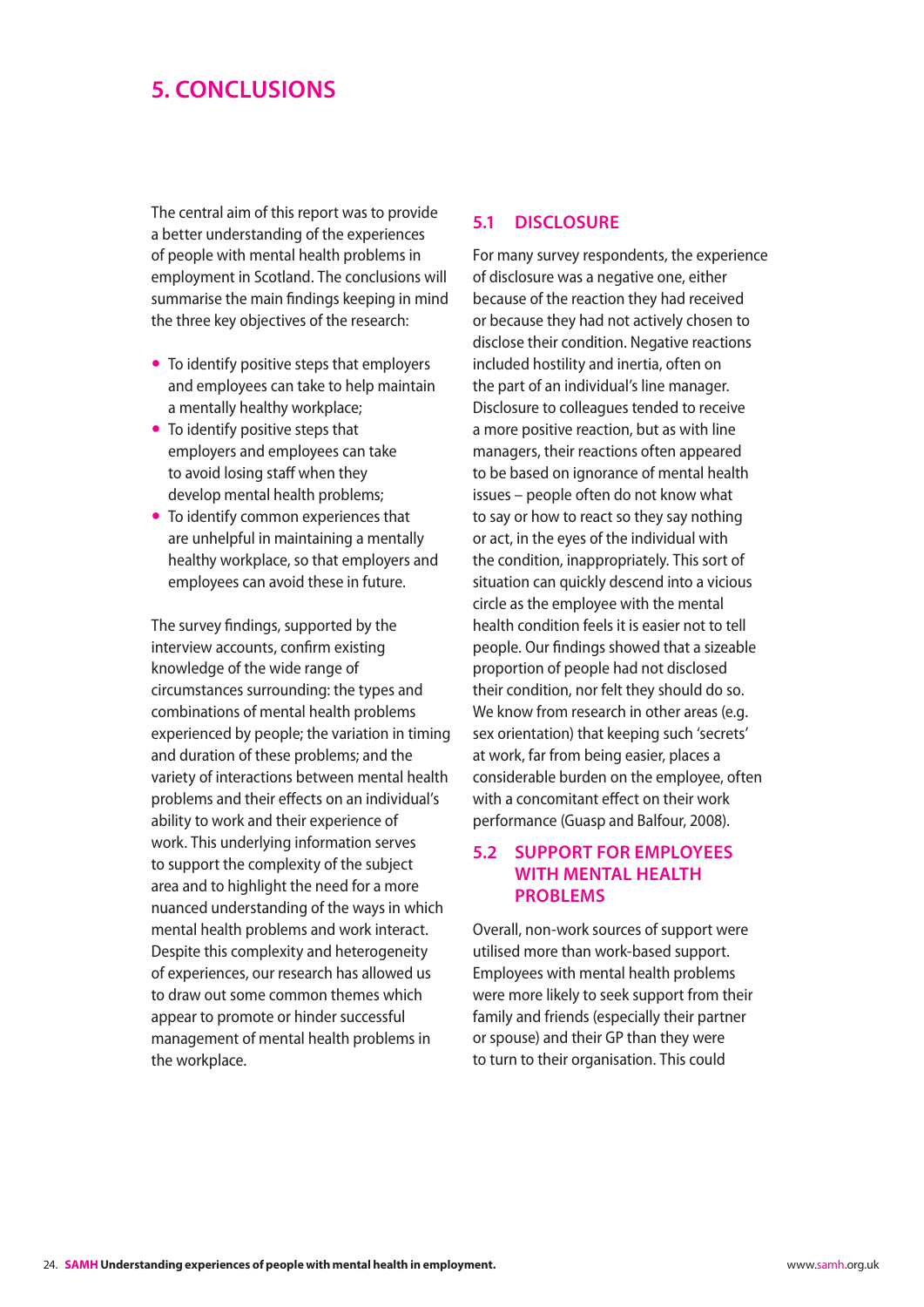<span id="page-25-0"></span>be interpreted as a lack of provision of organisational support or a lack of awareness of such support, and certainly our research produced indications of both of these. In particular, it appeared that formal support (e.g. workplace counselling or formal flexible working schemes) were more often found in larger organisations and would therefore be unavailable to many of Scotland's working population. However, qualitative accounts from survey respondents and interviewees revealed that while some formal interventions could be of help, the support they valued most was more likely to be informal, or a combination of formal and informal. Line managers and colleagues were identified as crucial in providing support: line managers in providing both practical and emotional support; colleagues in providing mainly emotional support. Two other key points emerged – that of timing of interventions and active involvement of the employee in their own support agenda. In terms of timing, timeliness of interventions and ongoing support were viewed as crucial, again recognising the complex nature of many mental health conditions and the myriad of ways they can affect people and how these affects may change over time. As regards involvement, it is well established that control is key to helping prevent the negative effects of workplace stress (Karasek, 1979). In fact Karasek's full control-demand-support model (Karasek and Theorell, 1990) suggests that the most healthy combination of circumstances is where the employee has high control over their work, low (or manageable demands) and high instrumental and emotional support. Our results clearly showed that these combination of circumstances led to better outcomes for the employee and their work.

### **5.3 Promoting a mentally healthy workplace**

Many of the findings and implications discussed in Section 5.2 are also relevant here. Formal interventions to limit or manage stress were relatively rare (although it should be noted that the research was not designed to undertake a systematic audit), and restricted in the main to larger organisations. A finding of concern was that availability or awareness of availability appeared to be lower amongst those who said they were experiencing most stress at work. Previous research into managing aspects of mental health at work has revealed the importance of timely and relevant communication in promoting positive mental health at work (see e.g. Loretto, Platt and Popham, 2009).

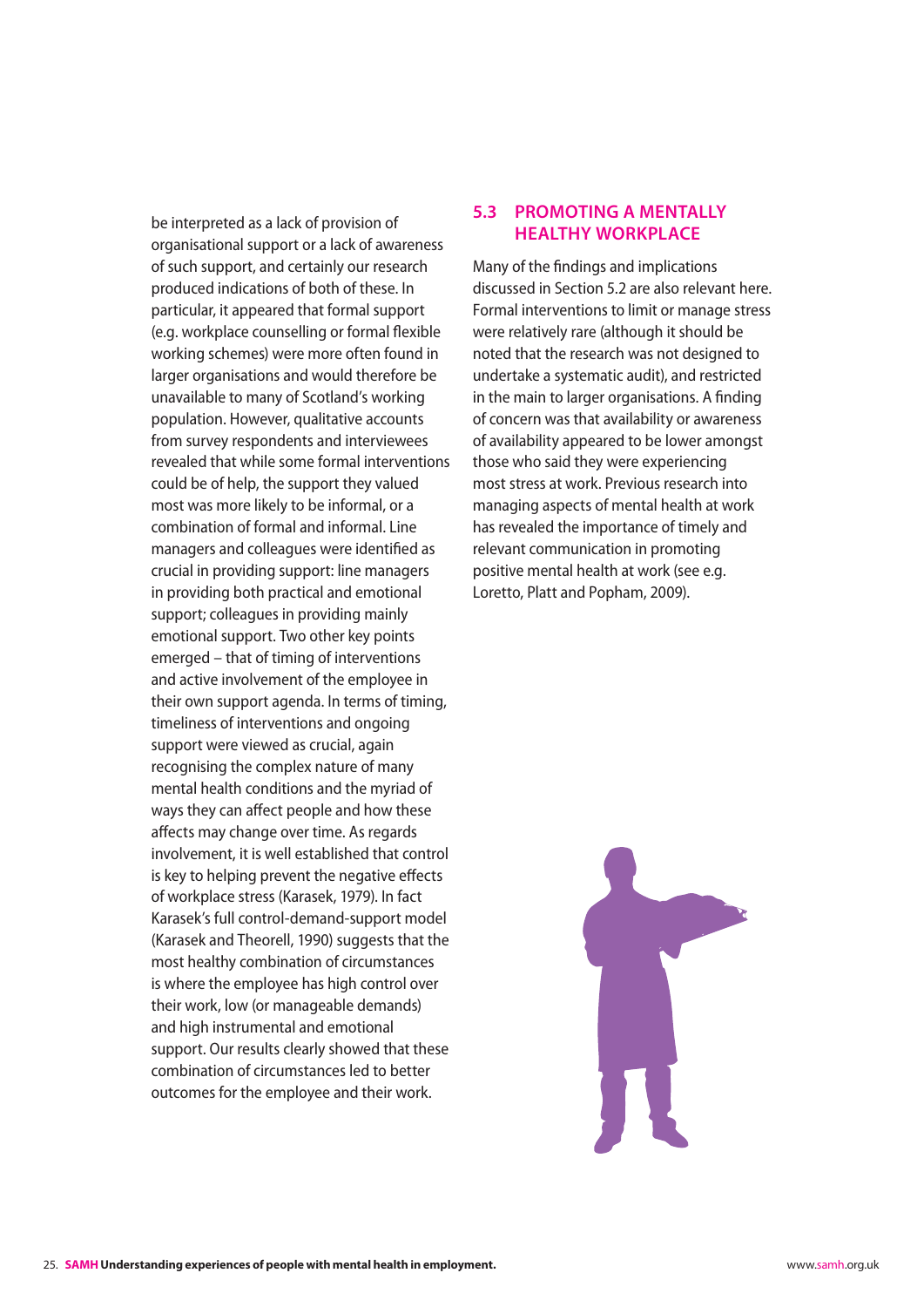### <span id="page-26-0"></span>**6 Recommendations**

Based on the evidence presented, we suggest the following as positive steps towards maintaining a mentally healthy workplace and avoiding the loss of staff when they have developed a mental health problem:

#### **6.1 Raise awareness**

This is by no means a novel recommendation, but the current research has added to the existing evidence base showing that low awareness of mental health issues in general and organisational policies and practices designed to promote better mental health or help those who develop problems act as barriers. It is not sufficient to have initiatives in place 'just in case'. Organisations need to actively promote their approach to stress management and support for members who may be experiencing mental heath problems and communicate these to all staff.

### **6.2 Recognise and support pivotal roles played by colleagues and line managers**

As shown in this study, colleagues can provide valuable emotional support to people with mental health problems. Raising general levels of awareness and knowledge about mental health issues would help them to provide this support.

As also shown, line managers play a vital role in supporting employees with mental health problems, both in terms of emotional support, but also delivering practical help, e.g. facilitating flexible working or adjusting workloads. Recognition of the dual roles that line managers play, and providing training and support for them, is crucial. Many line managers have reached their positions because of technical ability – they are not automatically good people managers and are certainly not automatically mental health experts.

#### **6.3 Pay special attention to disclosure of mental health conditions**

It was clear from this study that decisions whether or not to disclose a mental health condition and how any disclosure was handled was a crucial point. It was quite clear that a negative experience at this stage would set in motion a negative trajectory, while a positive response facilitated a much more constructive approach. Employees with mental health problems should be encouraged to disclose their condition(s) safe in the knowledge that they will not be ignored, stigmatised or disciplined.

Again, this points to the role of line managers and may require training especially focused on disclosure.

#### **6.4 Involve people with mental health problems in discussions**

A clear finding from the current study was that active involvement and dialogue between employees who have mental health problems and their line manager and other relevant staff yields the most positive and mutually beneficial results. As well as promoting control for those experiencing the problem, this also serves to take some of the burden away from the line managers. We fully acknowledge that, in some cases such as with excessive absence, an employee may need to be managed out of work. Keeping them appraised of what is happening and why could help ameliorate the bitterness and knocks to self-esteem reported by some respondents to the survey and interviews.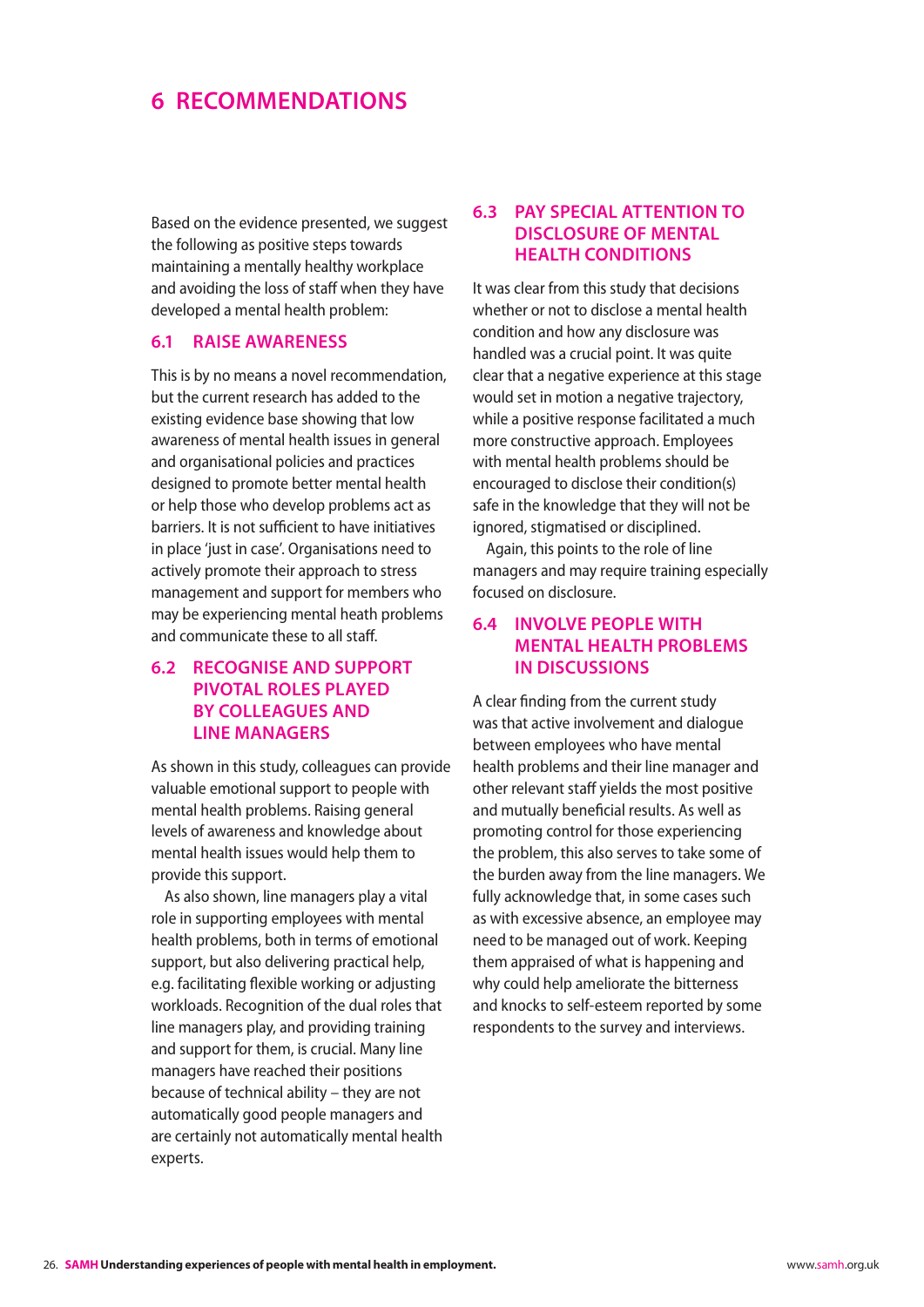#### <span id="page-27-0"></span>**6.5 Assess the contributions of formal and informal approaches**

While formal policies and initiatives have an important place in managing mental health at work, the study showed that they work best when coupled with informal interventions. Organisations with formal practices may wish to assess the extent to which they have contributed to helping people with mental health issues, and not reply on usage statistics as a proxy for success. Organisations which do not have the resources for a suite of formal practices can instead focus on improving their informal support (via line managers and other staff – see 6.2).

### **6.6 Understanding and recognising that successful management of employees with mental health conditions is shared responsibility**

Building on 6.4, it is important to fully appreciate that managing mental health in the workplace is not the responsibility of one person or one function of the organisation - it is the responsibility of all members and functions of the organisation.

Furthermore, organisations are not in isolation. The research has shown the significance of medical and specialist support (notably GPs) and the salience of family and friends in helping to support employees with mental health problems. Guidance on how managers can build links to sources of support outside work would be helpful.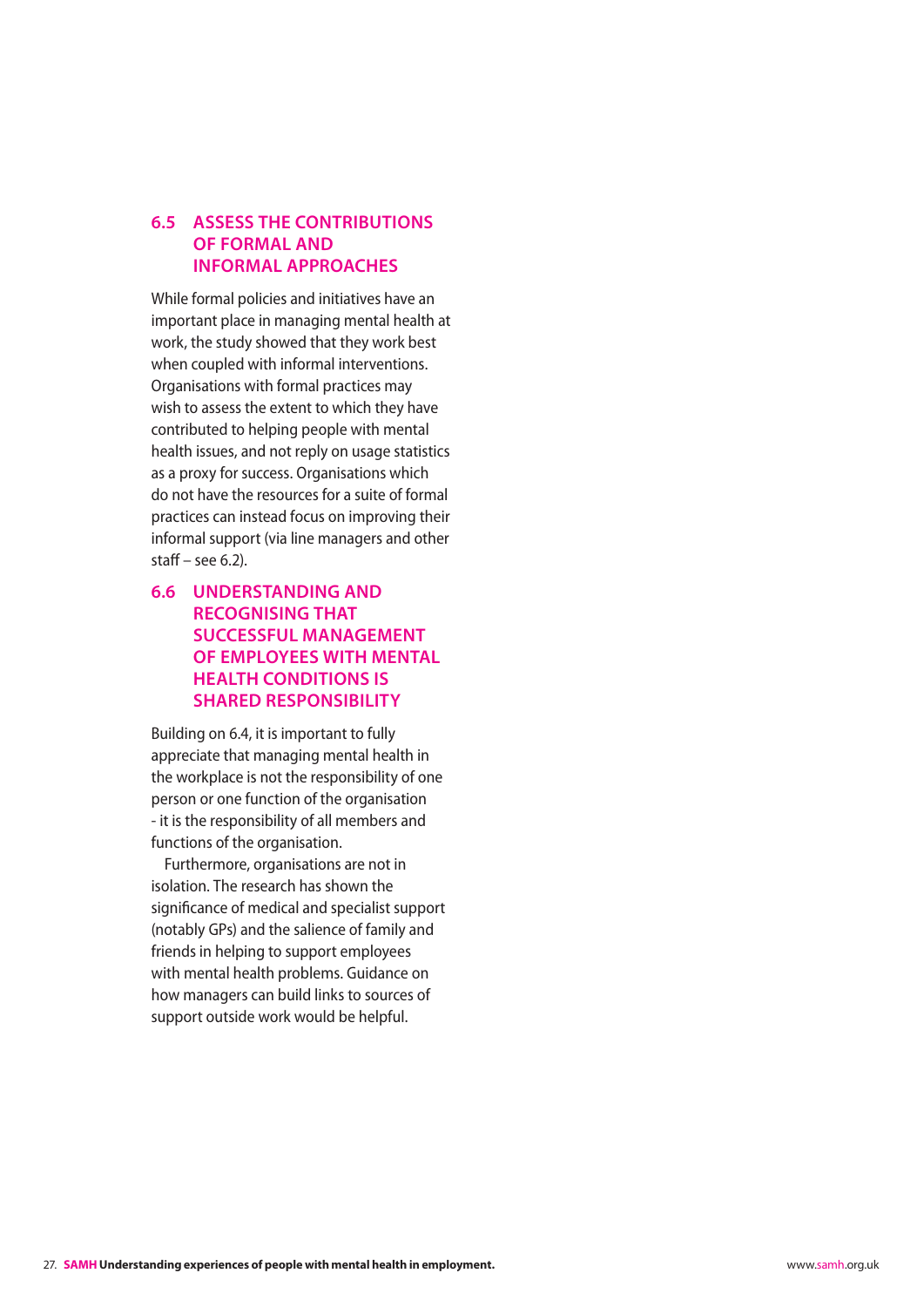## <span id="page-28-0"></span>**7. References**

Achur, J. (2011) *Trade Union Membership 2010*. London: BIS (Department for Business Innovation and Skills). Barrera, M (1986) Distinctions between Social support concepts, measures and models. *American Journal of Community Psychology*. 14: 4. CIPD (2011) *Focus on Mental Health*. London: CIPD. Karasek, R. (1979). 'Job demands, job decision latitude and mental strain: implications for job redesign', *Administration Science Quarterly*, 24, pp. 285–307. Karasek, R. and T. Theorell (1990). *Healthy Work: Stress,Productivity and the Reconstruction of Working Life.* New York: Basic Books. Loretto, W., Platt, S. and Popham, F. (2010) 'Workplace change and employee mental health: Results from a longitudinal study', *British Journal of Management,* 21: 2, pp526-540. Loretto, W. and Taylor, M. (2007) *Characteristics of Adults in Scotland with Long-term Health Conditions*, Edinburgh: The Scottish Government. <http://www.scotland.gov.uk/Publications/2007/10/29093311/0> National Statistics (2010) *Social Trends: No. 40.* Houndmills: Palgrave Macmillan. NHS (2009) *Adult Psychiatric Morbidity in England, 2007: Results of a Household Survey.* London: The NHS Information Centre for Health and Social Care. SAMH (2011) *What's it Worth Now*. Glasgow: SAMH. Guasp, A. and Balfour, J. (2008) *Peak Performance: Gay People and Productivity*. London: Stonewall.

### **8. Acknowledgements**

We would first and foremost like to thank all the participants in our research, particularly those who we interviewed and were willing to provide frank and open accounts of their mental health and experiences of work in the light of having a mental health problem. We would also wish to express extreme gratitude to two people in particular for making this project possible in the time we had to do it. These are Melissa Sutherland for helping us with interviews and for transcribing all of the interviews, as well as Colleen Norton at Plus4 for helping us with the delicate task of finding people willing to take part in the interview part of our research project.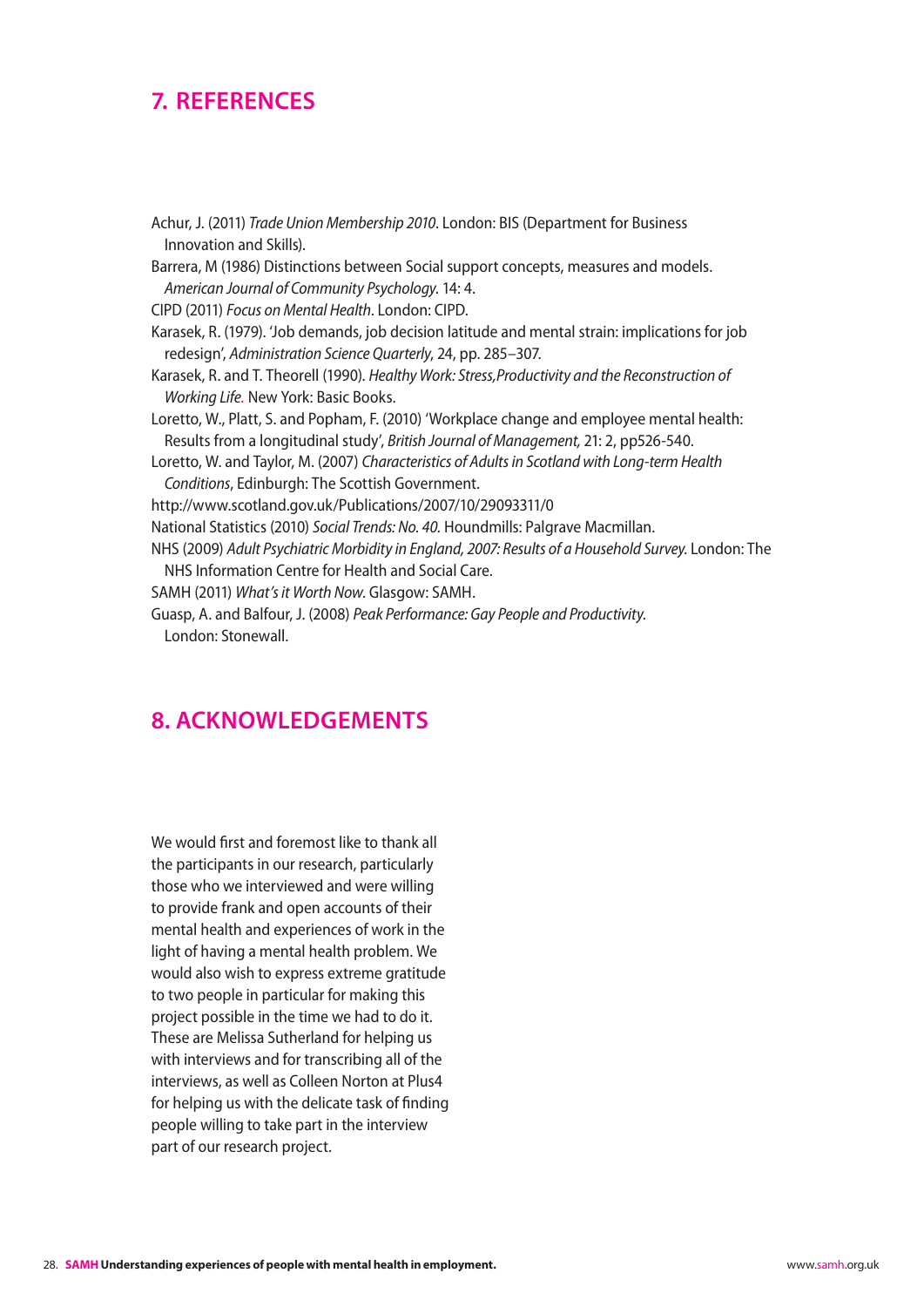# <span id="page-29-0"></span>**Appendix 1: Profile of Interview Participants**

| ΝO             | <b>GENDER</b> | <b>AGE</b>      | <b>JOB</b>                        | <b>MENTAL HEALTH</b>                               | <b>DATE OF</b><br><b>INTERVIEW</b> |
|----------------|---------------|-----------------|-----------------------------------|----------------------------------------------------|------------------------------------|
| 1              | Female        | 40s             | <b>Office Manager</b>             | <b>Work-related Stress</b>                         | 12/12/11                           |
| $\overline{2}$ | Male          | 40 <sub>5</sub> | <b>Limousine Driver</b>           | Depression                                         | 8/12/11                            |
| 3              | Male          | 50s             | Lorry Driver                      | Depression/Eating Disorder/Anxiety                 | 7/12/11                            |
| 4              | Male          | 40s             | Joiner                            | Work-related stress/Depression                     | 8/12/11                            |
| 5              | Female        | 50 <sub>s</sub> | <b>Care Assistant</b>             | Depression/Anxiety                                 | 6/12/11                            |
| 6              | Female        | 40s             | Civil Servant                     | <b>Work-related Stress/</b><br>Depression/Anxiety  | 7/12/11                            |
| 7              | Female        | 20 <sub>s</sub> | Hairdresser                       | Stress/Anxiety/Depression                          | 14/12/11                           |
| 8              | Female        | 30 <sub>s</sub> | <b>Personal Assistant</b>         | <b>Bipolar Disorder</b>                            | 12/12/11                           |
| 9              | Female        | 30 <sub>s</sub> | <b>School Teacher</b>             | <b>Bipolar Disorder</b>                            | 13/12/11                           |
| 10             | Female        | 20s             | <b>Hospital Domestic</b>          | Post-natal Depression                              | 13/12/11                           |
| 11             | Female        | 40s             | <b>Bank Associate</b>             | Bereavement/Depression                             | 14/12/11                           |
| 12             | Female        | 50s             | Caretaker                         | Depression                                         | 16/12/11                           |
| 13             | Female        | 40 <sub>s</sub> | <b>Teaching Assistant</b>         | Post-natal Depression/Anxiety                      | 12/12/11                           |
| 14             | Female        | 40s             | Developmental Officer             | <b>Bipolar Disorder</b>                            | 8/12/11                            |
| 15             | Female        | 50s             | Art Centre Manager                | Depression                                         | 13/12/11                           |
| 16             | Male          | 40s             | <b>Public Relations Manager</b>   | <b>Bipolar Disorder</b>                            | 15/10/11                           |
| 17             | Female        | 30 <sub>s</sub> | <b>Bank Associate</b>             | Work-related Stress/Depression                     | 17/10/11                           |
| 18             | Female        | 50s             | Telephone Advisor                 | <b>Work-related Stress/Anxiety</b>                 | 18/10/11                           |
| 19             | Male          | 20s             | <b>Security Guard</b>             | Work-related Stress/Depression                     | 26/10/11                           |
| 20             | Female        | 40s             | <b>Transport Manager</b>          | Work-related Stress/Bipolar<br>Disorder/Depression | 5/12/11                            |
| 21             | Female        | 40 <sub>s</sub> | <b>Civil Servant</b>              | Work-related stress/Anxiety                        | 21/12/11                           |
| 22             | Female        | 40s             | <b>Civil Servant</b>              | Work-related stress/Depression                     | 19/12/11                           |
| 23             | Female        | 50s             | Administrator                     | <b>Bipolar Disorder</b>                            | 6/1/12/11                          |
| 24             | Female        | 40s             | <b>Release Support Assistant</b>  | <b>Bipolar Disorder</b>                            | 13/1/12                            |
| 25             | Male          | 50s             | Fitter                            | Bereavement/Depression                             | 6/1/12                             |
| 26             | Female        | 50s             | <b>Social Worker</b>              | <b>Work-related Stress/Anxiety</b>                 | 30/1/12                            |
| 27             | Female        | 20s             | Bartender                         | Post-natal Depression/Anxiety                      | 30/1/12                            |
| 28             | Female        | 40s             | <b>Care Assistant</b>             | Post-natal Depression                              | 31/1/12                            |
| 29             | Female        | 60s             | <b>School Transport Assistant</b> | Bereavement/Depression                             | 6/2/12                             |
| 30             | Male          | 30s             | <b>Team Leader</b>                | Depression                                         | 8/2/12                             |
| 31             | Female        | 40s             | <b>Civil Servant</b>              | Work-related Stress/Depression                     | 8/12/12                            |
| 32             | Female        | 20s             | Administrator                     | Post-natal Depression/Anxiety                      | 10/2/12                            |
| 33             | Female        | 50s             | Social Worker                     | <b>Work-related Stress/Anxiety</b>                 | 5/2/12                             |
| 34             | Female        | 40s             | <b>Retail Manager</b>             | Work-relates Stress/Depression                     | 5/2/12                             |
| 35             | Male          | 40s             | Police Officer                    | Work-related Stress/depression                     | 4/2/12                             |
| 36             | Female        | 40s             | <b>Call Centre Operator</b>       | <b>Work-related Stress/Anxiety</b>                 | 8/12/12                            |
| 37             | Female        | 40s             | <b>Store Worker</b>               | Depression                                         | 7/2/12                             |
| 38             | Male          | 50s             | Painter and Decorator             | Depression and Anxiety                             | 9/2/12                             |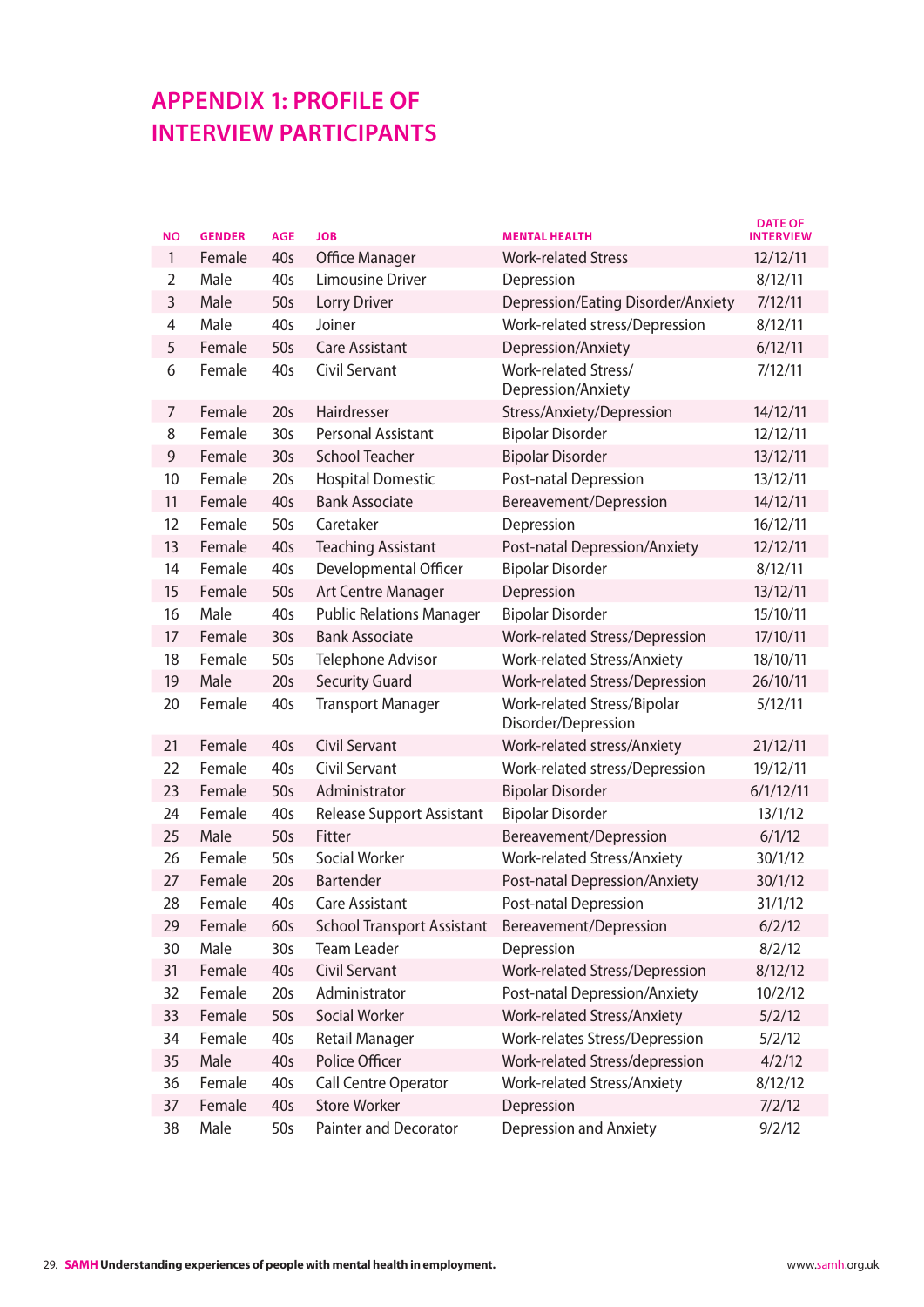# <span id="page-30-0"></span>**Appendix 2: Formal Good Practice of Managing Mental Health Problems in the Workplace**

Paula has worked in the banking industry since leaving school more than twenty years ago.

She works as a bank associate and has been in her current job for approximately 10 years.

The work involves having a "good head for figures", working with a small team and is "very hands on", with "lots of deadlines to meet".

However, seven years ago Paula's life changed dramatically with the loss of her baby in the advanced stages of pregnancy and a while later her father died from a relatively short illness.

During time off to recover from the first bereavement Paula was diagnosed with depression by her GP and prescribed anti-depressants.

Paula felt uncomfortable with the idea of taking anti-depressants and instead began to plan a return to work after approximately two months of being absent from work.

The return to work process began informally with such discussions between Paula's managers and Paula being held in a city centre cafe.

Over the coming months Paula's employer organised regular visits for her to the company nurse, in company time, and also arranged for private bereavement counselling close to where she lived.

Paula also points out how kind and thoughtful comments and gestures by colleagues played a part in the recovery process too.

Since then Paula has taken no time off due to her depression and reports high levels of job satisfaction and an employer more than satisfied with her efforts and commitment.

Paula says she is now over the worst and making good progress.

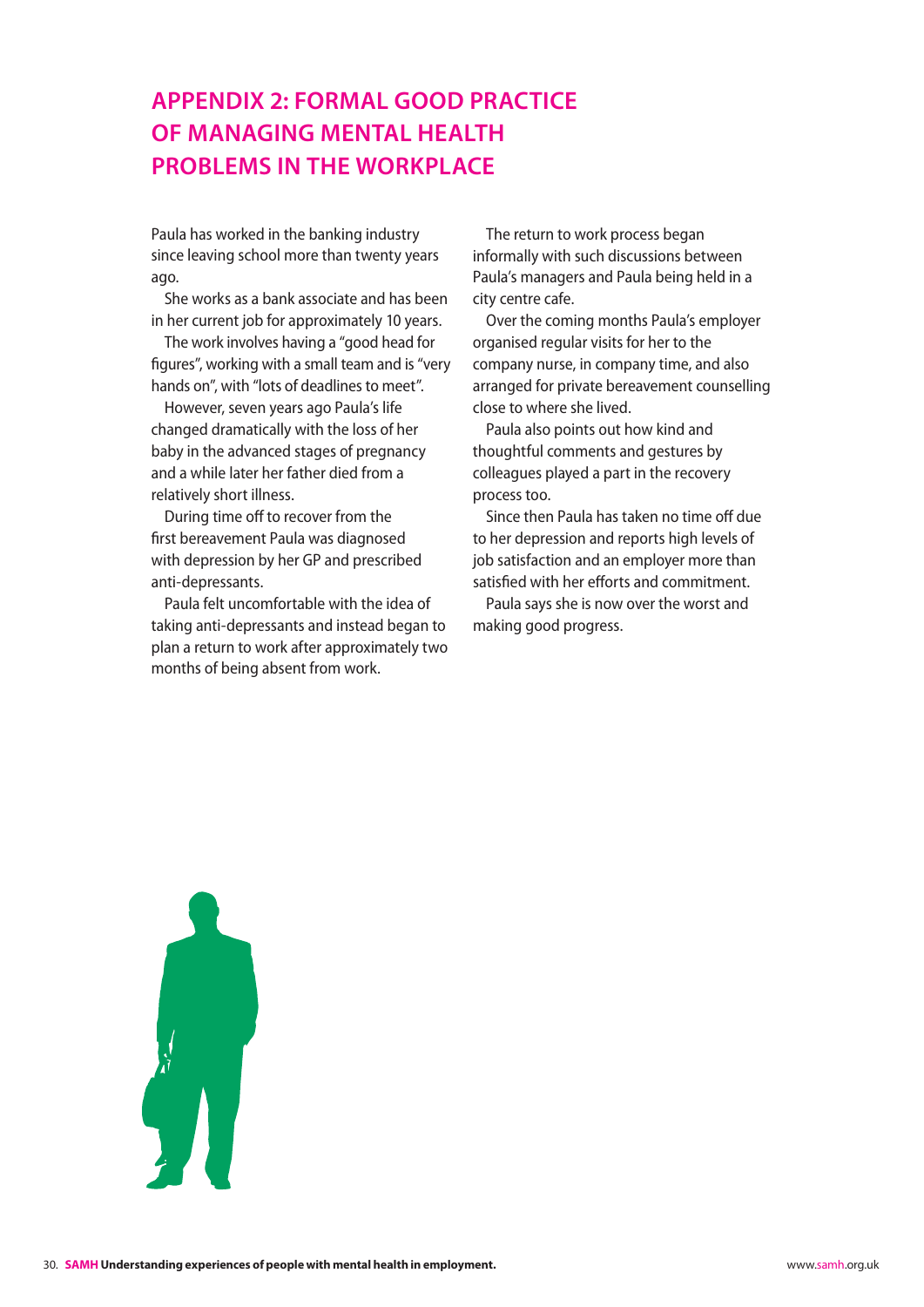# <span id="page-31-0"></span>**Appendix 3: An Unhelpful Way to Manage Mental Health Problems in the Workplace**

A year or so ago Anna was working as a line manager for a voluntary organisation. Anna began working for her employer around the year 2005.

While Anna's role mainly involved co-ordinating activities and managing a small number of staff, rather being hands on with the people her employer ultimately served, she enjoyed the job and got on well with the people she worked with and managed.

However, in more recent times Anna began to increasingly sense she was being bullied by her manager.

What is more, Anna strongly believed the bullying to be racially motivated.

At the same time Anna began to get heart pains, not sleeping well, not eating as much as she used to do, constantly crying, not wanting to do things with family and friends, having morbid thoughts, and just did not want to go to work.

Anna tried to resolve the matter through filing a grievance against her manager but her deteriorating emotional and mental health and a reluctant human resources department led to several periods of absence, although the problem was still there every time she returned to work.

Anna reports how she found the human resources department to be a "brick wall" between herself and her quest for some level of justice.

Anna knew her employer clearly had the policies in place to deal with such matters, yet sensed her case was like "opening a can of worms" and human resources just "didn't want to go there".

After a further period of absence Anna gave notice of her intention to leave, yet received no specific correspondence from her employer on her decision, nor was she invited to an exit interview that she herself routinely carried out as a manager.

After a short period of unemployment Anna found a job that both suited her and allowed her a chance to champion the causes of people who have been badly treated at work.

Her current job is not as well paid and more precarious than her previous job, but Anna is now on the road to recovery.

Anna believes her recovery has only been possible with high levels of personal resolve and a personal understanding of mental health problems, a supportive GP, as well as a supportive and very understanding husband.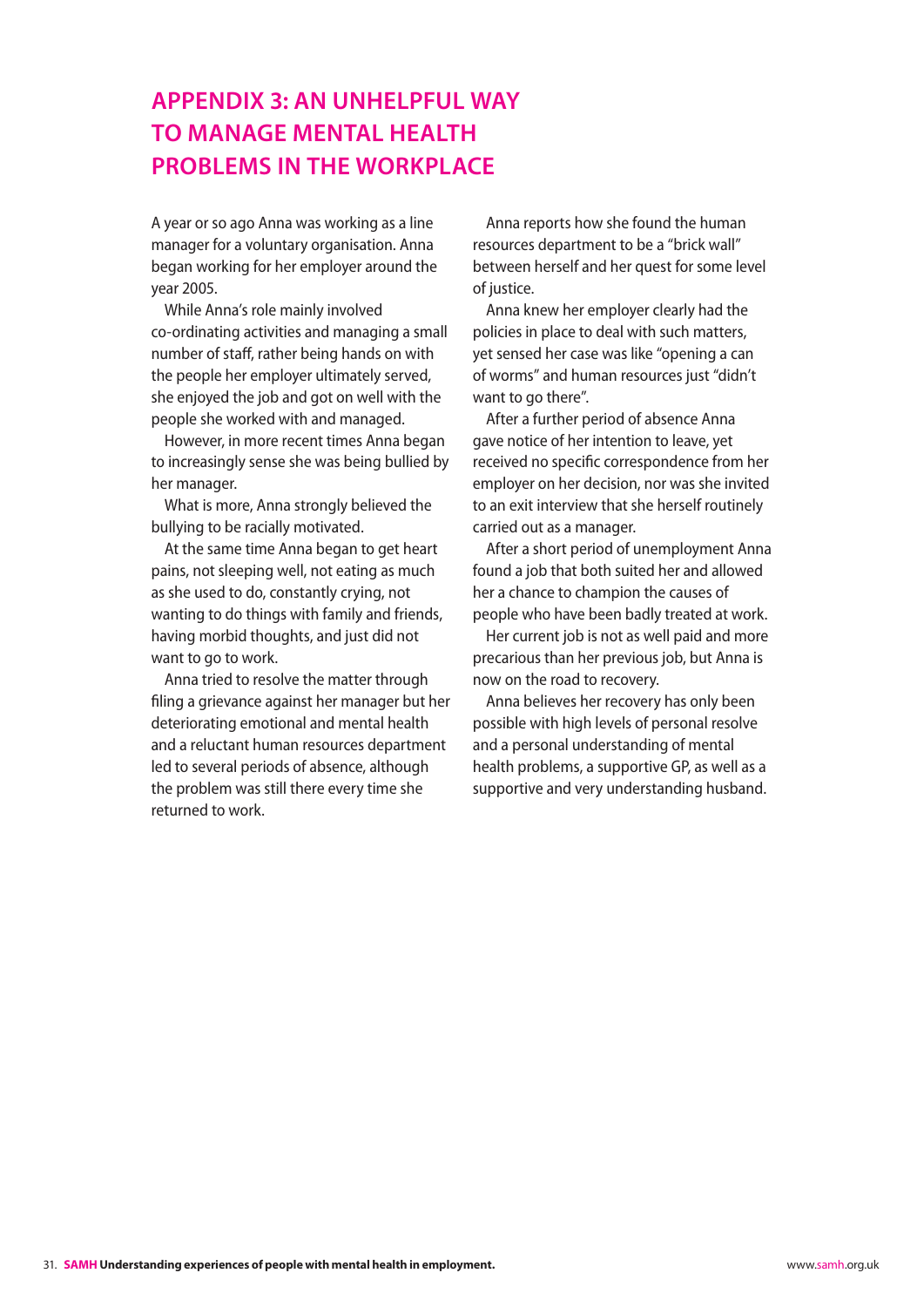# <span id="page-32-0"></span>**Appendix 4: Employment as a Provider of Positive Experiences for an Employee With a Mental Health Problem**

Billy has worked for many years as a fitter with a large private engineering company.

Billy enjoys the job because it involves using high levels of skill acquired from a traditional apprenticeship and many years of hands on and varied experience.

A further enjoyable aspect of the job is the camaraderie and banter of the shopfloor.

However, around ten years ago Billy's wife was diagnosed with cancer and died soon afterwards.

Billy was devastated and is still struggling to get over the shock of his wife's death.

Billy returned to work a few months after the death of his wife, yet it was over one year before Billy summoned up the courage to see his GP about how we was feeling.

Billy reported how he could not get out of bed in the morning, felt tired all the time, drank more than was good for him, and that "everything seemed to be on top of me".

Added to this, Billy received little support from family, and friends seemed more interested in getting Billy to start dating again, rather than considering this was one of the last things on his mind.

Instead, Billy's approach to coping with life was to "put everything into work" and with his job requiring high levels of concentration and being able to work in a way that suited him, it "kept my mind off everything".

An important point to note was how Billy spoke purposely and frankly to his supervisor about just wanting be left alone and how his supervisor and colleagues mindfully respected Billy's choice.

Billy has not had any periods of absence since and believes his work ethic and chance to work in a manner that suited his state of mind, kept him from drinking to excess, and most of all got him through a very difficult part of his life.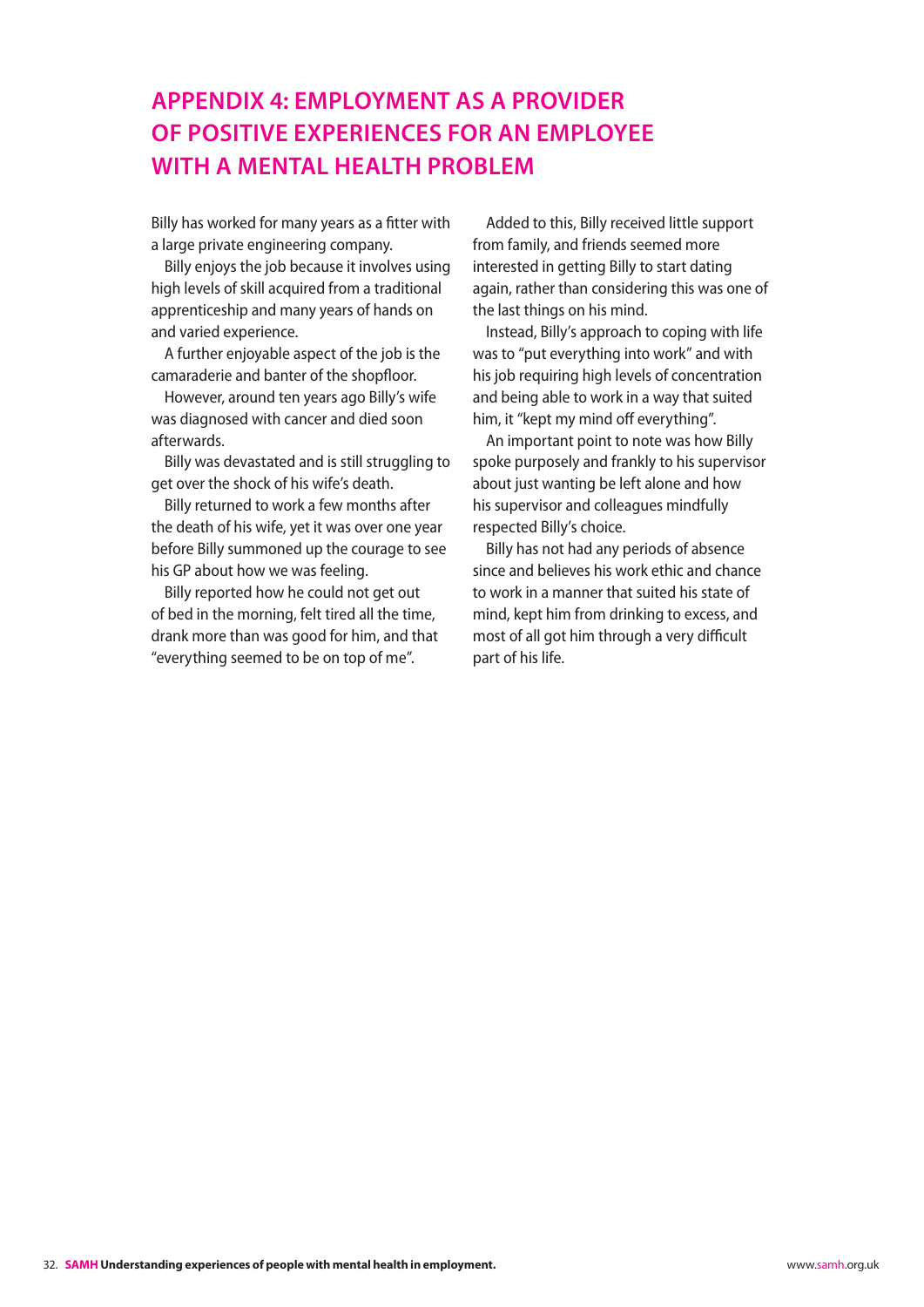# <span id="page-33-0"></span>**Appendix 5: Informal Good Practice and the use of Third Party Intervention in Managing Mental Health Problems in the Workplace**

Aileen has had problems with her mental health since she was a teenager, although she was in her late 20s when she had her first extreme experience of Bipolar Disorder.

Since then Aileen has had three further major experiences of Bipolar Disorder, although she has not been hospitalised for more than ten years.

During this time Aileen has had a small range of jobs, yet these jobs have been largely disappointing due to less than understanding treatment by her employers.

Around ten years ago she managed to gain employment, with the long-term support and help from a mental health support organisation, as an administrator for a small to medium sized business.

Aileen performs many tasks across the working week and across many company functions, from organising work schedules, to inputting purchase invoices into a database, to collating data about the performance of the company.

An important part of the job is to work closely with a range of managers and as a consequence of such relationships she is well known and respected by the Managing Director of the company.

Despite continuing to have quite serious mental health problems, Aileen believes the main reason why she has settled and steady experiences of employment with her current employer is because her employer has "always been very, very willing to accommodate my problems and if you like difficulties that I've had over those years".

As a company unable to afford to employ specialised staff or being unable to pay for external support, Aileen believes the key to success in her case has been a Managing Director who "actually cares about his employees".

What this has meant for Aileen is the sanctioning of a range of informal practices that allows her to cope with the many and varying demands of the job in hand.

Over the years some managers have come and gone, yet it has been the consistency from the top in terms of listening to concerns no matter how trivial they may be and putting in place "any kind of extra bits" where necessary.

This includes working in small ways with the expertise of both a specialist third party and that of the individual employee.

Aileen also plays her part, as despite having difficulties with concentration, she has also managed to devise a list-making strategy to more than cope with the many facets and demands of her job.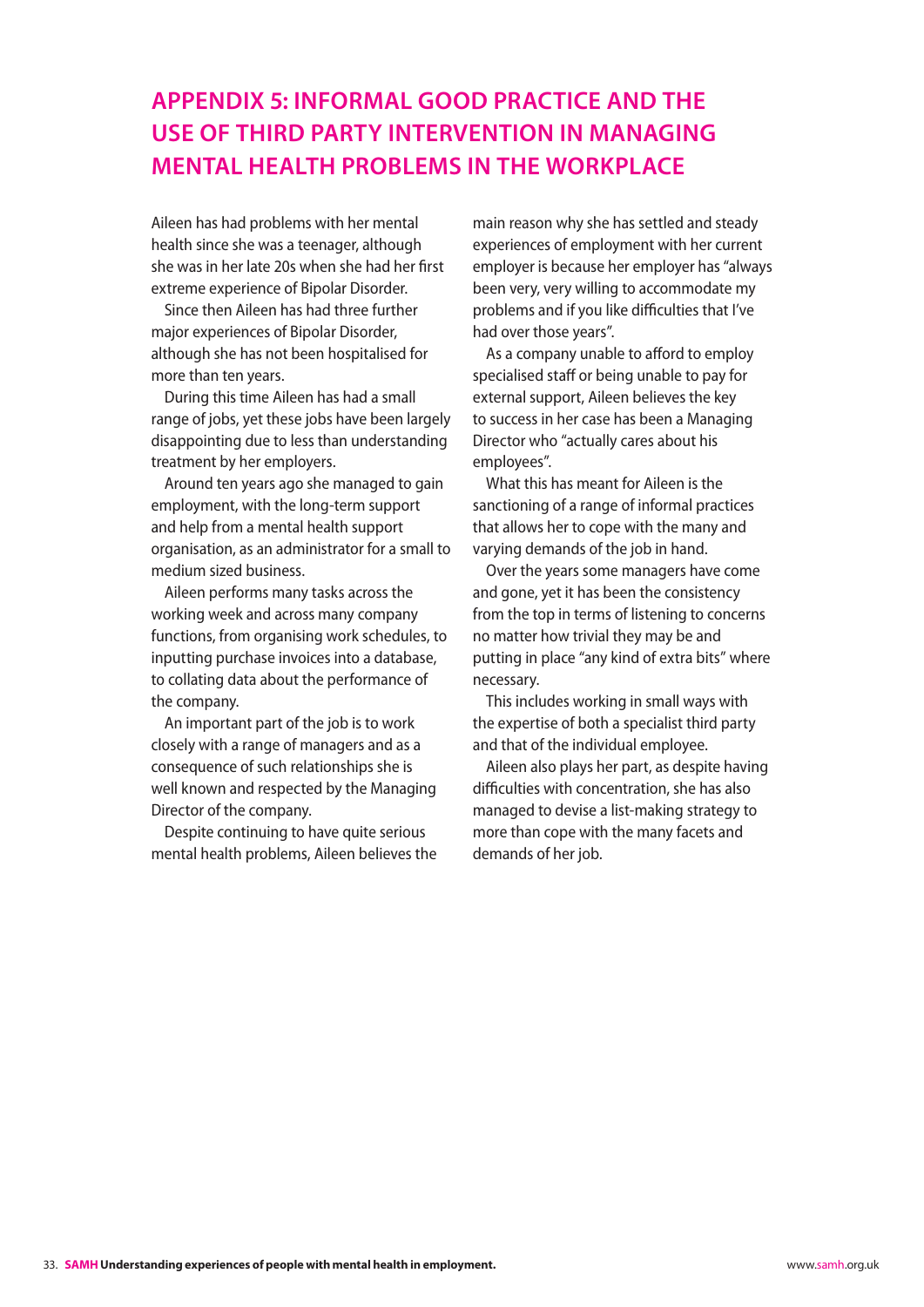# <span id="page-34-0"></span>**Appendix 6: Formal Good Practice of Managing Mental Health Problems by a Very Small Employer**

Sandra is a bartender and is employed by a pub that has just a handful of mainly parttime employees.

Sandra is employed part-time, works mainly at the weekend, and been with her current employer for approximately four years.

The job is not paid very well and employee benefits, such as paid sick leave, are simply not affordable or expected.

Around three years ago Sandra gave birth to a baby girl and about one year later began to feel increasingly down and lethargic.

Sandra reported how she increasingly "didn't want to do anything", "couldn't be bothered" with many things she previously enjoyed or did not mind doing, and how it got "worse and worse", resulting in a visit to her GP.

Worst still, her GP was not very helpful and to her took a "yep, here's what it is, here's the tablets, away you go" kind of attitude.

At the same time Sandra was regularly calling in sick at work, using a range of common ailments to explain her absence, yet after a while, mainly because she feared losing her job, decided to come clean and tell her employer that she had depression.

In response Sandra's employer offered to excuse her absences and to change the days that she worked so as to avoid the typically much busier, rowdier and demanding weekend trade.

A further concession by Sandra's employer was to ease up in terms of expecting her to be "chatty" to customers at the usual amount and level of intensity.

Sandra only partly took up such offers from her employer mainly because she wanted to carry on as usual and not unnecessarily withdraw from an important part of her life.

Sandra is now over the worst of her depression and ultimately believes that having something structured, purposeful and certain in her life played a big part in this recovery process.

What is more, Sandra's employers may not have been able to provide her with the formal support that much larger employers can, yet they managed to make enough of a difference and that difference was affordable and allowed them the continued services of a reliable and loyal member of staff.

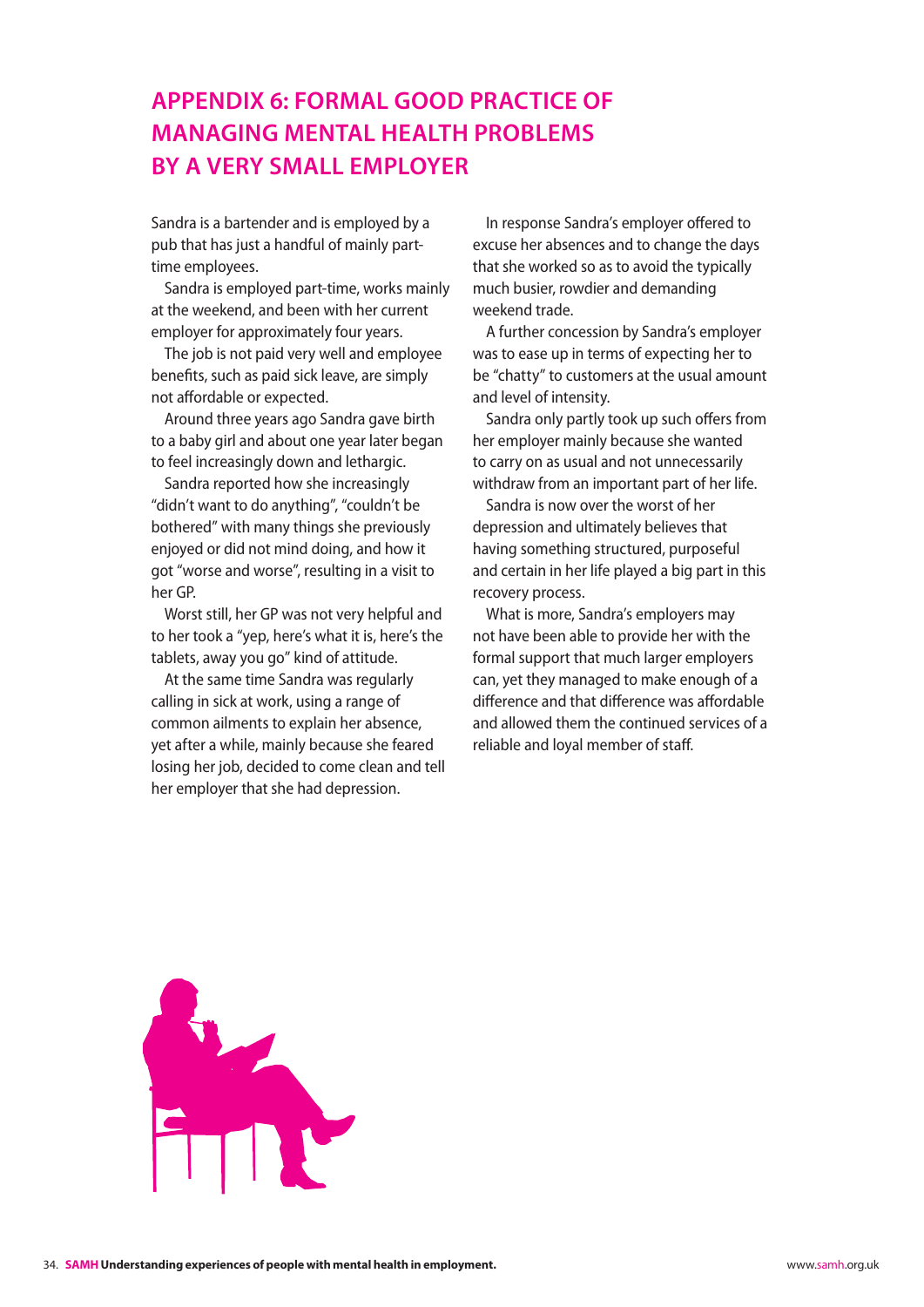# <span id="page-35-0"></span>**Appendix 7: The Role of Staff Representation in Positive Employment Experiences for Employees with a Mental Health Problem**

Carol is an administration officer with the Civil Service and has worked in this role for more than twenty years.

During this time Carol's part of the Civil Service has undergone many organisational changes.

In more recent times it has been announced that the unit where Carol is employed may close in the next year or two.

A consequence of possible closure has been a gradual, yet long term decline in headcounts, with many staff leaving or retiring and not being fully replaced, resulting in a palpable rise in the amount of work done by all employees where Carol is employed.

The workplace in question is highly unionised and the trade union has run a series of campaigns on bullying and harassment, as well as doing its best to deal with individual cases of the same kind.

Over recent times bullying and harassment has led to ongoing involvement of trade union and health and safety representatives, as well as campaigning for the introduction of Harassment Officers.

Despite such initiatives, several members of staff, including Carol, have taken time off due to work-related stress.

In this instance, Carol, for the first time in her working life, did not want to get up in the morning and go to work.

More specifically, Carol was off work for three weeks and also reported feelings of anxiety, panic attacks, crying all the time, sleepless nights, stomach problems and an irritable bowel.

A standard procedure is that employees returning from more than two weeks of absence are expected to report to the Civil Service's occupational health service, Serco.

This happened and Serco informed key personnel about how things needed to change because of what had happened previously.

However, it was not long before Carol was expected to work in a way that had led to her recent mental health problems.

Instead of accepting the bullying attitude of one of her managers, Carol took a stand and was quite firm with her manager about what she was going to do and for how long.

Carol believes this was only possible because the trade union was known to be active on the problem of bullying and harassment and was there as a fall back if personal interventions failed.

Carol has since settled down well in her job, but is aware that bullying continues to be a very real feature of where she is employed.